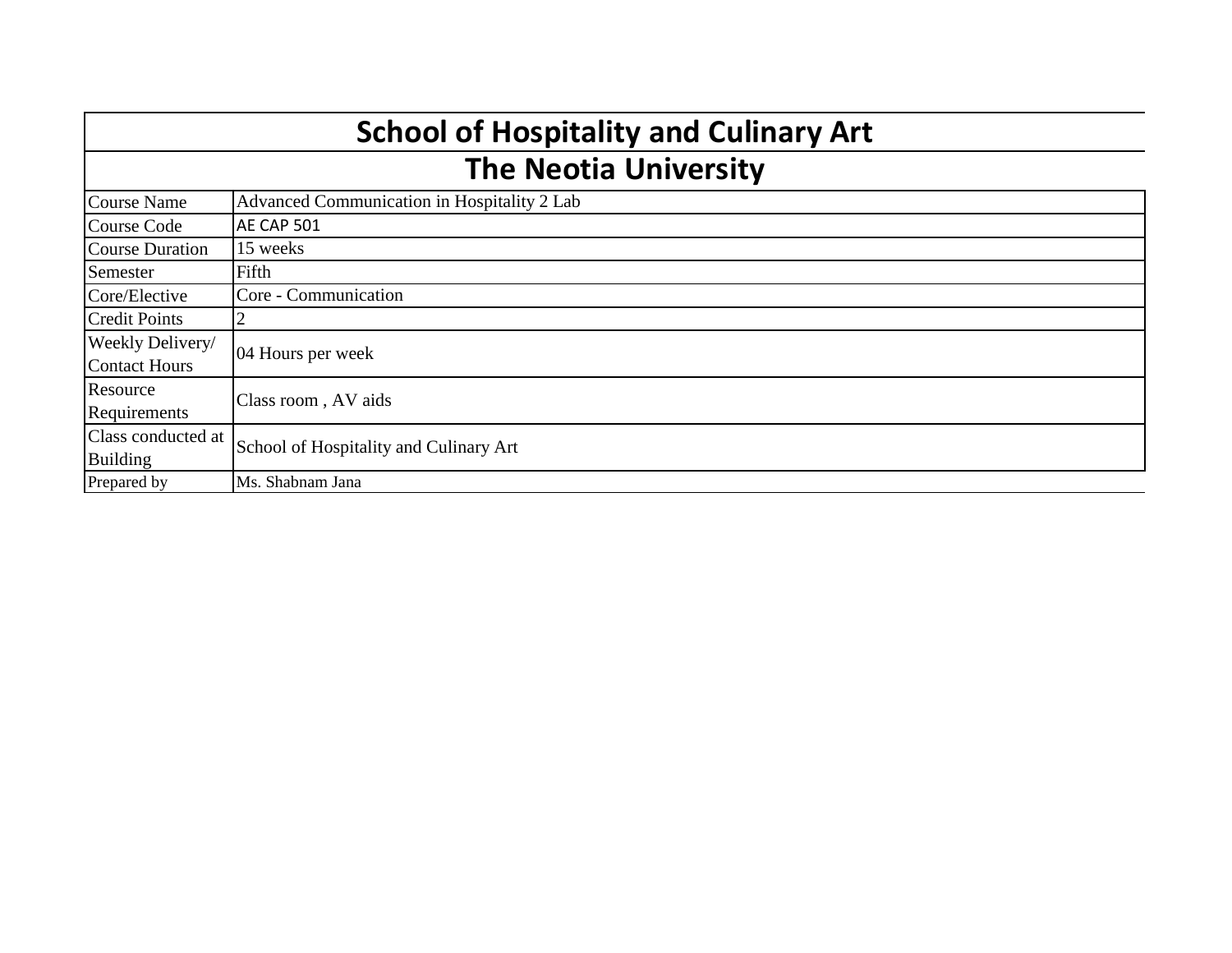## **Course Description**

This course will help our students in improving their Communication Skills. Students will learn to communicate confidently and correctly which actually is essential in Hospitality Industry.

## **Course Outcomes (COs)/ Learning Outcomes (LOs)**

After completion of the semester students will be able to confidently communicate in Hospitality Industry. Students will be able to face Interviews, participate in Debates and Extempore successfully. Students will have developed Soft Skills

**Prescribed and Recommended Readings:**

**Required Textbook(s)**

**Recommended Reading(s**) How to Win Friends and Influence People – Dale Carnegie; Life Lessonsfrom when I was in a Rock Band - Jonathan Sequeira ; You can win - Shiv Khera; 7 habits of Highly Effective People- Stephen R. Covey

**Parameters required from the students:** Basic understanding of English language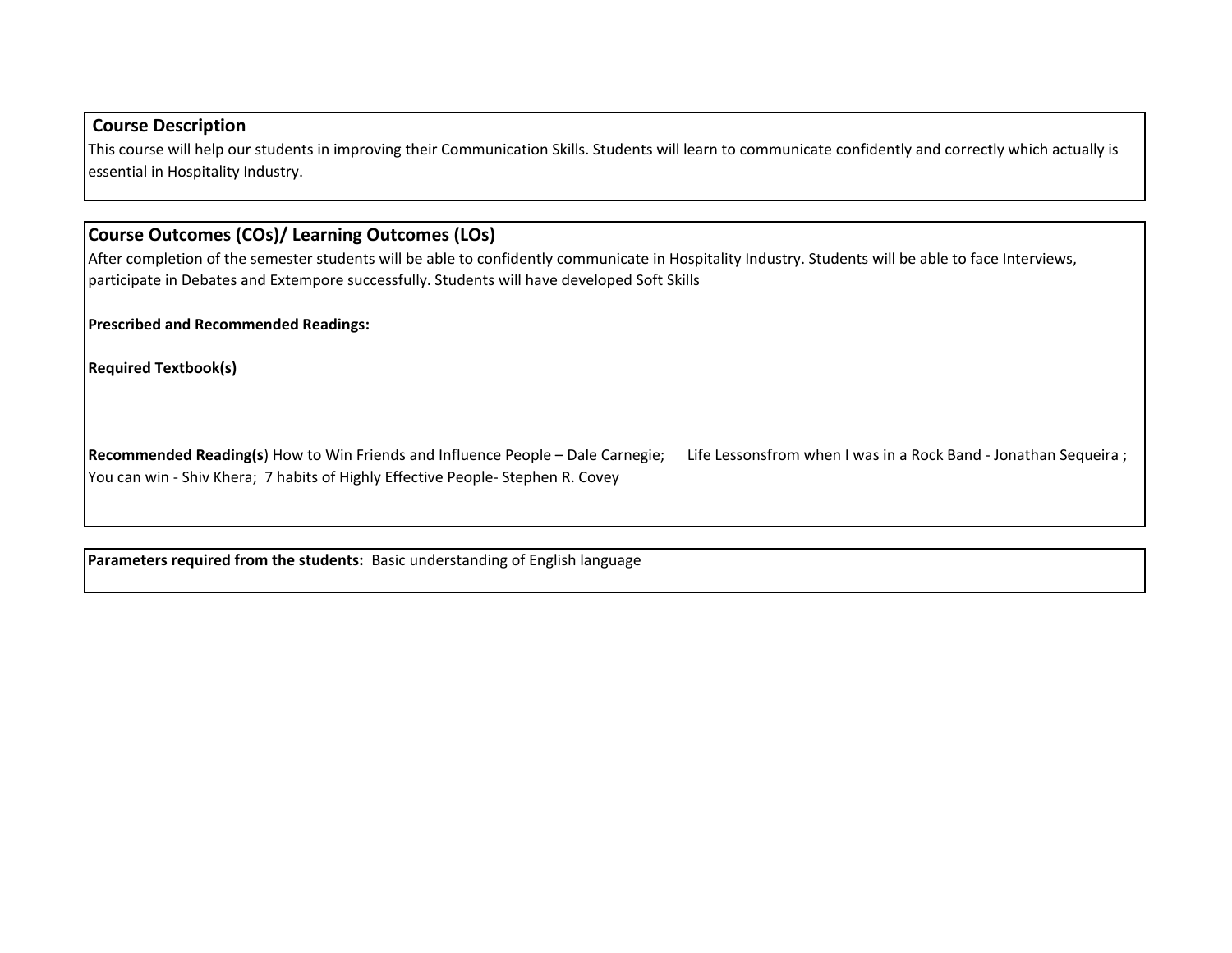| <b>Advance Communication in Hospitality 2 Lab</b> |                                                 |                     |  |  |  |  |  |  |
|---------------------------------------------------|-------------------------------------------------|---------------------|--|--|--|--|--|--|
|                                                   | <b>Sem-5 Practical</b>                          |                     |  |  |  |  |  |  |
| SI <sub>No.</sub>                                 | <b>Topic</b>                                    | Hours <sub>60</sub> |  |  |  |  |  |  |
|                                                   | <b>Introduction &amp; Greeting:</b>             |                     |  |  |  |  |  |  |
| $\mathbf{1}$                                      | Self Introduction;                              | 4                   |  |  |  |  |  |  |
|                                                   | Introducing your Partner;                       |                     |  |  |  |  |  |  |
|                                                   | Group Introduction                              |                     |  |  |  |  |  |  |
|                                                   | Using the Telephone Effectively:                |                     |  |  |  |  |  |  |
| 2                                                 | Telephone etiquette and skills; Do's & Don'ts   | 4                   |  |  |  |  |  |  |
|                                                   | Attitude: Factors affecting attitudes           |                     |  |  |  |  |  |  |
| 3                                                 | Positive attitude and Negative attitude         | 6                   |  |  |  |  |  |  |
|                                                   | Steps to build a positive attitude              |                     |  |  |  |  |  |  |
| 4                                                 | CV writing: Difference between CV, Resume, Bio  | 4                   |  |  |  |  |  |  |
|                                                   | Data; Format of a CV; Do's & Dont's             |                     |  |  |  |  |  |  |
| 5                                                 | Digital Media: E-Mail Handling, Internet and    | 4                   |  |  |  |  |  |  |
|                                                   | Social Media Etiquette                          |                     |  |  |  |  |  |  |
| 6                                                 | Promotional Posts for Social Media: Importance; | 4                   |  |  |  |  |  |  |
|                                                   | <b>Present Trend</b>                            |                     |  |  |  |  |  |  |
| 7                                                 | Making a Presentation: Project Presentation,    | 4                   |  |  |  |  |  |  |
|                                                   | <b>Report writing</b>                           |                     |  |  |  |  |  |  |
|                                                   | <b>Interpersonal Relations:</b>                 |                     |  |  |  |  |  |  |
| 8                                                 | Introduction to Interpersonal Relations         | 3                   |  |  |  |  |  |  |
|                                                   | Analysis of different ego states, transactions, |                     |  |  |  |  |  |  |
|                                                   | strokes and life positions                      |                     |  |  |  |  |  |  |
| 9                                                 | Leadership: Definition; Importance; Skills      | 3                   |  |  |  |  |  |  |
| 10                                                | <b>Team Dynamics- Co-operation</b>              | 3                   |  |  |  |  |  |  |
| 11                                                | Personal Grooming: Presentability; Personal     |                     |  |  |  |  |  |  |
|                                                   | Hygiene                                         | 4                   |  |  |  |  |  |  |
| 12                                                | Customer Service : Definition; Importance; Key  | 3                   |  |  |  |  |  |  |
|                                                   | Skills for Customer Service                     |                     |  |  |  |  |  |  |
| 13                                                | <b>Debate</b>                                   | 4                   |  |  |  |  |  |  |
| 14                                                | <b>Extempore</b>                                | 4                   |  |  |  |  |  |  |
| 15                                                | Mock Interview: Importance; the Do's &          | 6                   |  |  |  |  |  |  |
|                                                   | Don't; Use of body language                     |                     |  |  |  |  |  |  |
|                                                   |                                                 | 60                  |  |  |  |  |  |  |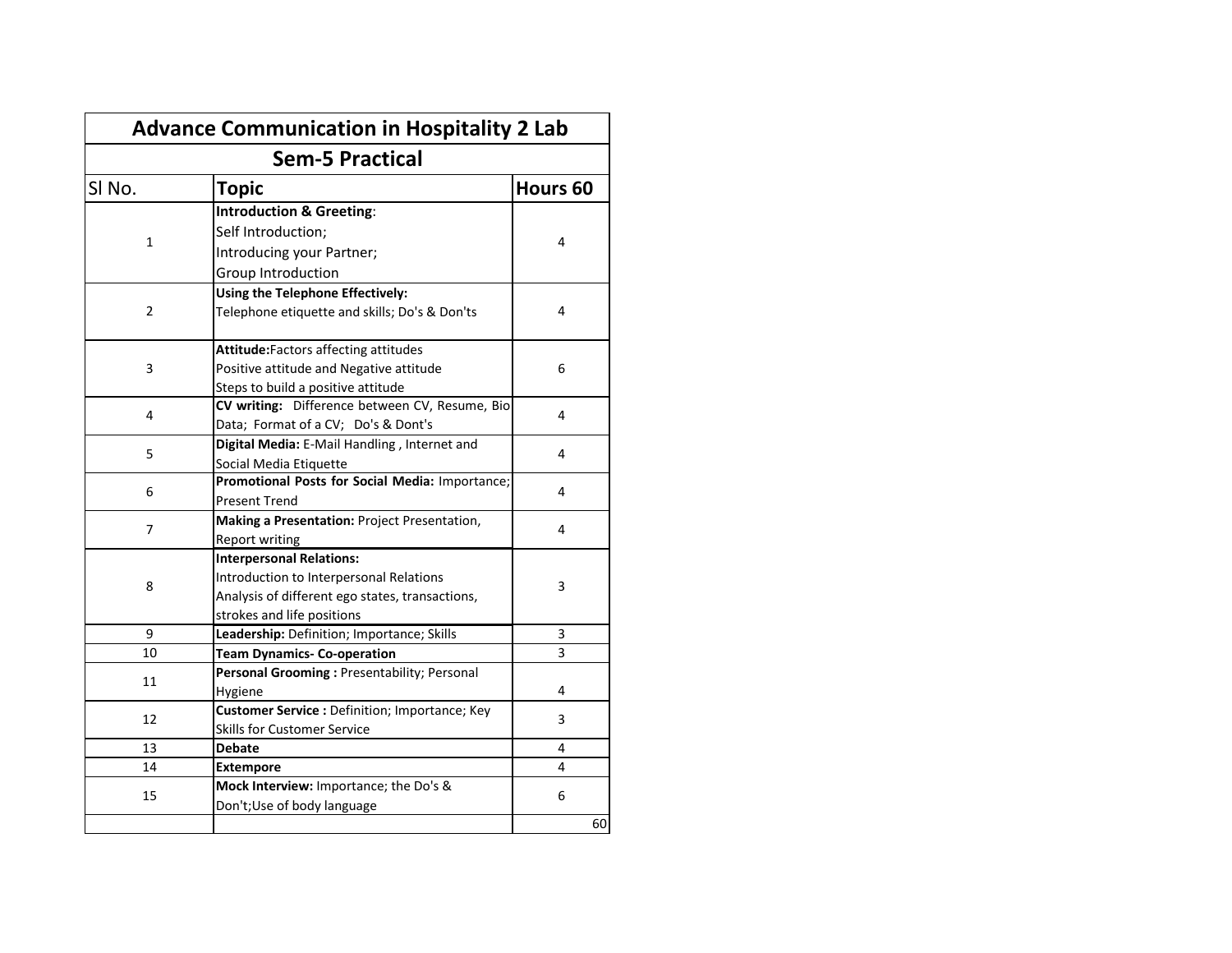|                                                               |                                                                                           | <b>PRACTICAL MANUAL</b> |                  |                                        |                                                                             |
|---------------------------------------------------------------|-------------------------------------------------------------------------------------------|-------------------------|------------------|----------------------------------------|-----------------------------------------------------------------------------|
|                                                               | <b>School of Hospitality &amp; Culinary Art - The Neotia University</b>                   |                         |                  |                                        |                                                                             |
| <b>SUBJECT:</b>                                               | <b>SOFT SKILLS</b><br><b>PRACTICAL NO.:</b>                                               |                         |                  | $\mathbf{1}$                           | <b>Faculty: Shabnam Jana</b>                                                |
| <b>TOPIC:</b>                                                 | <b>INTRODUCTION &amp; GREETING</b>                                                        |                         | <b>SEMESTER:</b> | 5                                      | 3 hrs 45 mns<br><b>HOURS:</b>                                               |
|                                                               |                                                                                           |                         |                  |                                        | pproved By:                                                                 |
| Learning outcome                                              |                                                                                           |                         |                  |                                        |                                                                             |
|                                                               | Interesting and smart introduction by the students.                                       |                         |                  |                                        |                                                                             |
|                                                               | Appropriate greetings using positive body language.                                       |                         |                  |                                        |                                                                             |
|                                                               | Requirements of Resources and equipments for the practical:                               |                         |                  |                                        |                                                                             |
| <b>Equipment/ Tools / Aids required-</b>                      |                                                                                           |                         |                  |                                        |                                                                             |
| <b>Power Point Presentation</b>                               |                                                                                           |                         |                  |                                        |                                                                             |
|                                                               |                                                                                           |                         |                  |                                        |                                                                             |
|                                                               | https://www.youtube.com/watch?v=MU8xhYgHT0U ; https://www.youtube.com/watch?v=TwZ7LgrPwR0 |                         |                  |                                        |                                                                             |
|                                                               |                                                                                           |                         |                  |                                        |                                                                             |
| <b>Video clips</b><br>Role play<br><b>Resources:</b>          |                                                                                           |                         |                  |                                        |                                                                             |
|                                                               |                                                                                           |                         |                  |                                        |                                                                             |
|                                                               | <b>PARTICULARS</b>                                                                        | <b>TIME</b>             |                  | <b>TASK</b>                            |                                                                             |
| <b>METHODOLOGY:</b><br><b>Hygiene &amp; Grooming Check up</b> |                                                                                           | 10 minutes              |                  |                                        | Students have to maintain high standard Hygiene and Grooming as             |
|                                                               |                                                                                           |                         |                  |                                        |                                                                             |
|                                                               |                                                                                           | 15 minutes              |                  |                                        | Briefing the students about Introduction, its purpose and the Do's &        |
|                                                               |                                                                                           |                         |                  |                                        | Don't's; Explaining the Greeting process along with body language           |
|                                                               |                                                                                           |                         |                  | Each student introduces himself first. |                                                                             |
|                                                               |                                                                                           | 2hr 30mins              |                  |                                        | They take part in a game where they find out information about at least 2 o |
| <b>Briefing</b><br>Procedure                                  |                                                                                           |                         |                  |                                        | They are then supposed to greet a person and introduce himself and his      |
|                                                               |                                                                                           |                         |                  |                                        | This helps to break the ice and also get to know each other better.         |
|                                                               |                                                                                           | 15 minutes              |                  |                                        | Students learn to introduce themselves in an interesting manner and to      |
|                                                               | Possible sources of error and Precautions & Protection to be taken                        | 15 minutes              |                  |                                        | Weak in Conversational English, leading to lack of confidence.              |
| <b>Expected outcome from the practical:</b><br><b>Closing</b> |                                                                                           | 20 minutes              |                  | Thanking and greeting everyone.        | Students tend to introduce themselves as if reading out their Bio           |

Given some positive feedback the students get encouraged to speak. Most of the students coming from Vernacular backgrounds make them shy to communicate in English. The importance of an impacting introduction once understood, the students improve. The need to increase the vocabulary also has to be driven for better communication.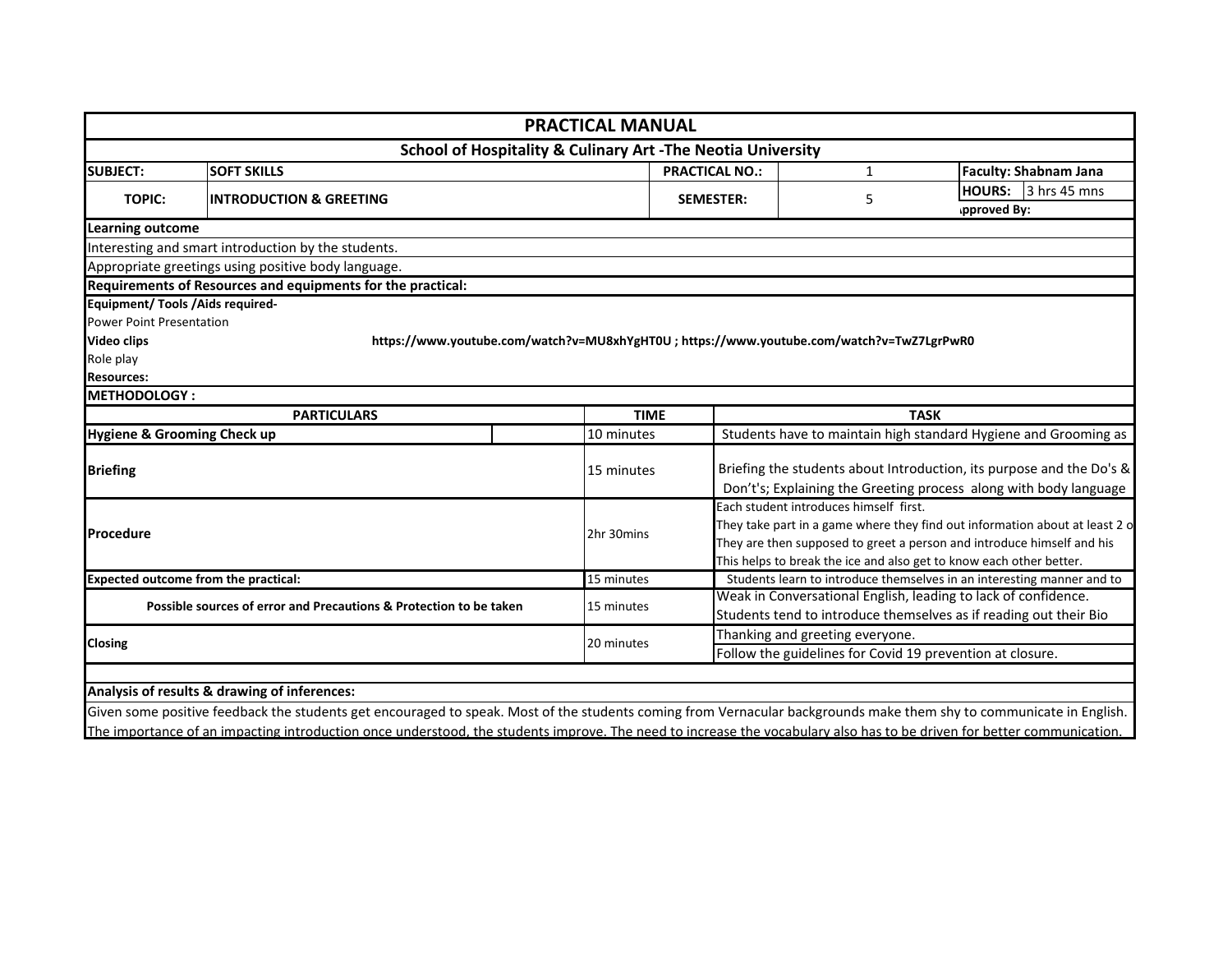| <b>School of Hospitality &amp; Culinary Art -The Neotia University</b><br><b>SOFT SKILLS</b><br><b>PRACTICAL NO.:</b><br>$\overline{2}$<br>Faculty: Shabnam Jana<br>3 hrs 45 mns<br><b>HOURS:</b><br><b>TOPIC:</b><br><b>Telephone Handling</b><br><b>SEMESTER:</b><br>5<br>pproved By:<br>Students learn the importance of telephone handling depending upon the purpose.<br>https://www.youtube.com/watch?v=O69grhOZcbk ;https://www.youtube.com/watch?v=KsDqa3eqvuw<br><b>TIME</b><br><b>TASK</b><br><b>PARTICULARS</b><br>10 minutes<br>The difference between a conventional mail & email. The<br>advantages & disadvantages. The effect of Social Media, Do's &<br>15 minutes<br>Don'ts<br>Give a demo to the students about telephone handling.<br>The advantages & disadvantages of telephonic conversaion.<br>2hr 30mins<br>Do's & Don'ts<br>Students practice the telephone handling in groups.<br>Students learn the appropriate handling of telephone.<br>15 minutes<br>Using improper phrases, wrong salutation, greetings, etc. One needs<br>Possible sources of error and Precautions & Protection to be taken<br>15 minutes<br>to understand the importance of telephone hndling as it is the<br>Students need to write dialouges on different cases of telephonic<br>120 minutes<br>Follow the guidelines for Covid 19 prevention at closure. | <b>PRACTICAL MANUAL</b> |  |  |  |                                                                 |  |  |  |
|----------------------------------------------------------------------------------------------------------------------------------------------------------------------------------------------------------------------------------------------------------------------------------------------------------------------------------------------------------------------------------------------------------------------------------------------------------------------------------------------------------------------------------------------------------------------------------------------------------------------------------------------------------------------------------------------------------------------------------------------------------------------------------------------------------------------------------------------------------------------------------------------------------------------------------------------------------------------------------------------------------------------------------------------------------------------------------------------------------------------------------------------------------------------------------------------------------------------------------------------------------------------------------------------------------------------------------------------------------------|-------------------------|--|--|--|-----------------------------------------------------------------|--|--|--|
|                                                                                                                                                                                                                                                                                                                                                                                                                                                                                                                                                                                                                                                                                                                                                                                                                                                                                                                                                                                                                                                                                                                                                                                                                                                                                                                                                                |                         |  |  |  |                                                                 |  |  |  |
| <b>Learning outcome</b>                                                                                                                                                                                                                                                                                                                                                                                                                                                                                                                                                                                                                                                                                                                                                                                                                                                                                                                                                                                                                                                                                                                                                                                                                                                                                                                                        | <b>SUBJECT:</b>         |  |  |  |                                                                 |  |  |  |
|                                                                                                                                                                                                                                                                                                                                                                                                                                                                                                                                                                                                                                                                                                                                                                                                                                                                                                                                                                                                                                                                                                                                                                                                                                                                                                                                                                |                         |  |  |  |                                                                 |  |  |  |
|                                                                                                                                                                                                                                                                                                                                                                                                                                                                                                                                                                                                                                                                                                                                                                                                                                                                                                                                                                                                                                                                                                                                                                                                                                                                                                                                                                |                         |  |  |  |                                                                 |  |  |  |
|                                                                                                                                                                                                                                                                                                                                                                                                                                                                                                                                                                                                                                                                                                                                                                                                                                                                                                                                                                                                                                                                                                                                                                                                                                                                                                                                                                |                         |  |  |  |                                                                 |  |  |  |
|                                                                                                                                                                                                                                                                                                                                                                                                                                                                                                                                                                                                                                                                                                                                                                                                                                                                                                                                                                                                                                                                                                                                                                                                                                                                                                                                                                |                         |  |  |  |                                                                 |  |  |  |
| Requirements of Resources and equipments for the practical:<br><b>Equipment/ Tools / Aids required-</b><br><b>Power Point Presentation</b><br>Video clips<br>Dummy telephone<br>Resources:<br>METHODOLOGY:<br>Hygiene & Grooming Check up<br><b>Briefing</b><br><b>Procedure</b><br><b>Expected outcome from the practical:</b><br><b>Closing</b><br>Analysis of results & drawing of inferences:                                                                                                                                                                                                                                                                                                                                                                                                                                                                                                                                                                                                                                                                                                                                                                                                                                                                                                                                                              |                         |  |  |  |                                                                 |  |  |  |
|                                                                                                                                                                                                                                                                                                                                                                                                                                                                                                                                                                                                                                                                                                                                                                                                                                                                                                                                                                                                                                                                                                                                                                                                                                                                                                                                                                |                         |  |  |  |                                                                 |  |  |  |
|                                                                                                                                                                                                                                                                                                                                                                                                                                                                                                                                                                                                                                                                                                                                                                                                                                                                                                                                                                                                                                                                                                                                                                                                                                                                                                                                                                |                         |  |  |  |                                                                 |  |  |  |
|                                                                                                                                                                                                                                                                                                                                                                                                                                                                                                                                                                                                                                                                                                                                                                                                                                                                                                                                                                                                                                                                                                                                                                                                                                                                                                                                                                |                         |  |  |  |                                                                 |  |  |  |
|                                                                                                                                                                                                                                                                                                                                                                                                                                                                                                                                                                                                                                                                                                                                                                                                                                                                                                                                                                                                                                                                                                                                                                                                                                                                                                                                                                |                         |  |  |  |                                                                 |  |  |  |
|                                                                                                                                                                                                                                                                                                                                                                                                                                                                                                                                                                                                                                                                                                                                                                                                                                                                                                                                                                                                                                                                                                                                                                                                                                                                                                                                                                |                         |  |  |  |                                                                 |  |  |  |
|                                                                                                                                                                                                                                                                                                                                                                                                                                                                                                                                                                                                                                                                                                                                                                                                                                                                                                                                                                                                                                                                                                                                                                                                                                                                                                                                                                |                         |  |  |  |                                                                 |  |  |  |
|                                                                                                                                                                                                                                                                                                                                                                                                                                                                                                                                                                                                                                                                                                                                                                                                                                                                                                                                                                                                                                                                                                                                                                                                                                                                                                                                                                |                         |  |  |  |                                                                 |  |  |  |
|                                                                                                                                                                                                                                                                                                                                                                                                                                                                                                                                                                                                                                                                                                                                                                                                                                                                                                                                                                                                                                                                                                                                                                                                                                                                                                                                                                |                         |  |  |  |                                                                 |  |  |  |
|                                                                                                                                                                                                                                                                                                                                                                                                                                                                                                                                                                                                                                                                                                                                                                                                                                                                                                                                                                                                                                                                                                                                                                                                                                                                                                                                                                |                         |  |  |  | Students have to maintain high standard Hygiene and Grooming as |  |  |  |
|                                                                                                                                                                                                                                                                                                                                                                                                                                                                                                                                                                                                                                                                                                                                                                                                                                                                                                                                                                                                                                                                                                                                                                                                                                                                                                                                                                |                         |  |  |  |                                                                 |  |  |  |
|                                                                                                                                                                                                                                                                                                                                                                                                                                                                                                                                                                                                                                                                                                                                                                                                                                                                                                                                                                                                                                                                                                                                                                                                                                                                                                                                                                |                         |  |  |  |                                                                 |  |  |  |
|                                                                                                                                                                                                                                                                                                                                                                                                                                                                                                                                                                                                                                                                                                                                                                                                                                                                                                                                                                                                                                                                                                                                                                                                                                                                                                                                                                |                         |  |  |  |                                                                 |  |  |  |
|                                                                                                                                                                                                                                                                                                                                                                                                                                                                                                                                                                                                                                                                                                                                                                                                                                                                                                                                                                                                                                                                                                                                                                                                                                                                                                                                                                |                         |  |  |  |                                                                 |  |  |  |
|                                                                                                                                                                                                                                                                                                                                                                                                                                                                                                                                                                                                                                                                                                                                                                                                                                                                                                                                                                                                                                                                                                                                                                                                                                                                                                                                                                |                         |  |  |  |                                                                 |  |  |  |
|                                                                                                                                                                                                                                                                                                                                                                                                                                                                                                                                                                                                                                                                                                                                                                                                                                                                                                                                                                                                                                                                                                                                                                                                                                                                                                                                                                |                         |  |  |  |                                                                 |  |  |  |
|                                                                                                                                                                                                                                                                                                                                                                                                                                                                                                                                                                                                                                                                                                                                                                                                                                                                                                                                                                                                                                                                                                                                                                                                                                                                                                                                                                |                         |  |  |  |                                                                 |  |  |  |
|                                                                                                                                                                                                                                                                                                                                                                                                                                                                                                                                                                                                                                                                                                                                                                                                                                                                                                                                                                                                                                                                                                                                                                                                                                                                                                                                                                |                         |  |  |  |                                                                 |  |  |  |
|                                                                                                                                                                                                                                                                                                                                                                                                                                                                                                                                                                                                                                                                                                                                                                                                                                                                                                                                                                                                                                                                                                                                                                                                                                                                                                                                                                |                         |  |  |  |                                                                 |  |  |  |
|                                                                                                                                                                                                                                                                                                                                                                                                                                                                                                                                                                                                                                                                                                                                                                                                                                                                                                                                                                                                                                                                                                                                                                                                                                                                                                                                                                |                         |  |  |  |                                                                 |  |  |  |
|                                                                                                                                                                                                                                                                                                                                                                                                                                                                                                                                                                                                                                                                                                                                                                                                                                                                                                                                                                                                                                                                                                                                                                                                                                                                                                                                                                |                         |  |  |  |                                                                 |  |  |  |
|                                                                                                                                                                                                                                                                                                                                                                                                                                                                                                                                                                                                                                                                                                                                                                                                                                                                                                                                                                                                                                                                                                                                                                                                                                                                                                                                                                |                         |  |  |  |                                                                 |  |  |  |
|                                                                                                                                                                                                                                                                                                                                                                                                                                                                                                                                                                                                                                                                                                                                                                                                                                                                                                                                                                                                                                                                                                                                                                                                                                                                                                                                                                |                         |  |  |  |                                                                 |  |  |  |
|                                                                                                                                                                                                                                                                                                                                                                                                                                                                                                                                                                                                                                                                                                                                                                                                                                                                                                                                                                                                                                                                                                                                                                                                                                                                                                                                                                |                         |  |  |  |                                                                 |  |  |  |
| Telephonic conversation is the most commonof communication but its very senitive as we have choose the word precisely.                                                                                                                                                                                                                                                                                                                                                                                                                                                                                                                                                                                                                                                                                                                                                                                                                                                                                                                                                                                                                                                                                                                                                                                                                                         |                         |  |  |  |                                                                 |  |  |  |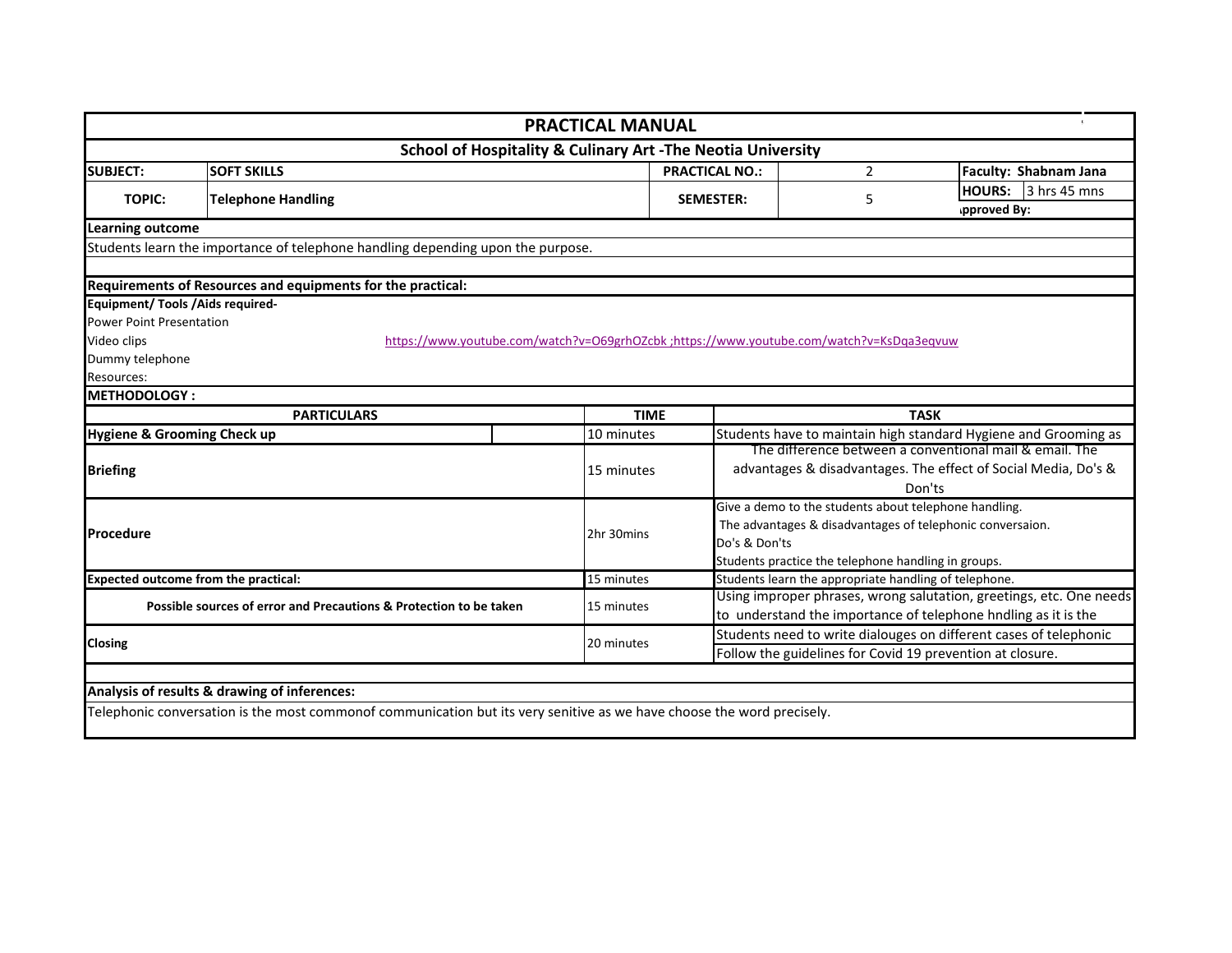| <b>PRACTICAL MANUAL</b>  |                                                                                                        |                   |                                              |                              |  |  |  |  |
|--------------------------|--------------------------------------------------------------------------------------------------------|-------------------|----------------------------------------------|------------------------------|--|--|--|--|
| <b>ISUBJECT:</b>         | <b>SOFT SKILLS</b>                                                                                     | <b>MANUAL NO:</b> |                                              | <b>Faculty: Shabnam Jana</b> |  |  |  |  |
| <b>TOPIC:</b>            | Attitude: Concepts; Factors affecting Attitude; Positive & Negative                                    | <b>SEMESTER:</b>  |                                              | HOURS: 3 hours 45 mins       |  |  |  |  |
|                          | Attitude                                                                                               |                   |                                              | pproved By:                  |  |  |  |  |
| <b>ILEARNING OUTCOME</b> |                                                                                                        |                   |                                              |                              |  |  |  |  |
|                          | The Students understand the Concept of Attitude                                                        |                   |                                              |                              |  |  |  |  |
|                          | They clearly identify the Positive & Negative Attitudes                                                |                   |                                              |                              |  |  |  |  |
|                          | REFERENCES: How to Win Friends and Influence People - Dale Carnegie;                                   |                   | You can win - Shiv Khera; 7 habits of Highly |                              |  |  |  |  |
|                          | Video clips: https://www.youtube.com/watch?v=t1XCzWlYWeA ; https://www.youtube.com/watch?v=m8i8gNAdXi4 |                   |                                              |                              |  |  |  |  |

| <b>METHODOLOGY:</b>                                                                                                       |                |                                                                     |  |  |
|---------------------------------------------------------------------------------------------------------------------------|----------------|---------------------------------------------------------------------|--|--|
| <b>PARTICULARS</b>                                                                                                        | <b>TIME</b>    | <b>TASK</b>                                                         |  |  |
| <b>Hygiene &amp; Grooming Check up</b>                                                                                    | 15 minutes     | Students have to maintain high standard Hygiene and Grooming as     |  |  |
|                                                                                                                           |                |                                                                     |  |  |
|                                                                                                                           |                | Students are briefed about Attitude and the Concepts                |  |  |
| <b>Briefing</b>                                                                                                           | 30 minutes     | <b>Factors affecting Attitude</b>                                   |  |  |
|                                                                                                                           |                | Positive Attitude and Negative Attitude                             |  |  |
|                                                                                                                           |                | The Concept of Attitude explained.                                  |  |  |
| <b>Practical Demonstration</b>                                                                                            | 2hr 30 minutes | Tha factors affecting the attitude explained                        |  |  |
|                                                                                                                           |                | Videos shown of people with Positive & Negative attitudes and their |  |  |
| <b>Check learning outcom</b>                                                                                              | 20 minutes     | Students asked questions at the end of the session. They are asked  |  |  |
|                                                                                                                           |                | to identify the attitudes of different personalities through videos |  |  |
| <b>Closing</b>                                                                                                            | 10 minutes     | Closing as per SOP                                                  |  |  |
|                                                                                                                           |                |                                                                     |  |  |
|                                                                                                                           |                |                                                                     |  |  |
| <b>POSSIBLE SOURCES OF ERRORS &amp; RECTIFICATION:</b>                                                                    |                |                                                                     |  |  |
| <b>POSSIBLE ERRORS</b>                                                                                                    |                | <b>RECTIFICATION</b>                                                |  |  |
| Wrongly interprete the Attitude of people. Factors affecting Attitude is not clearly understood.                          |                | A well planned interactive session supported by relevant videos     |  |  |
| Analysis of results & drawing of inferences:                                                                              |                |                                                                     |  |  |
| The class is made interactive by showing various interesting and relevant videos which help the students to learn better. |                |                                                                     |  |  |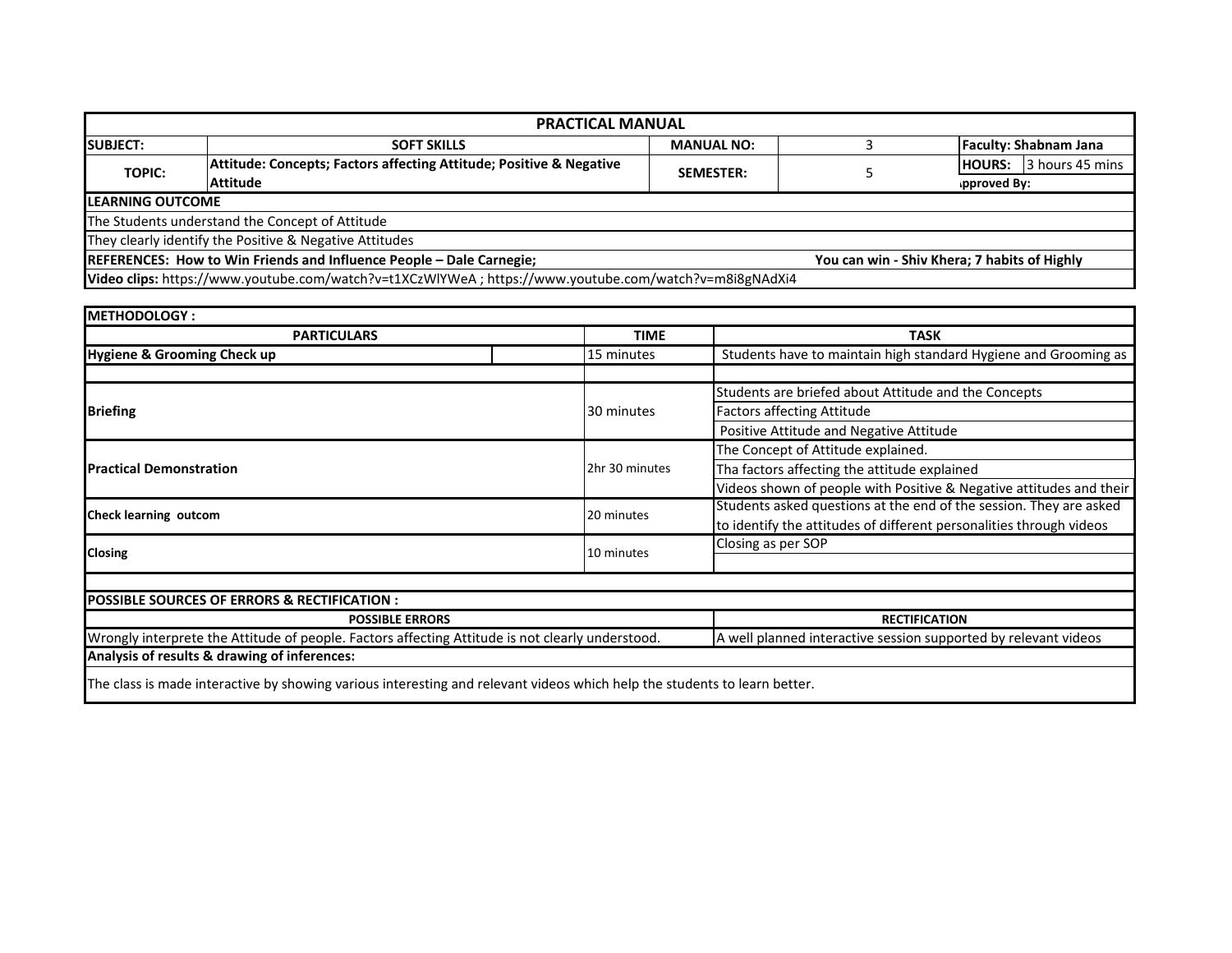|                                          |                                                                                                                                                                       | <b>PRACTICAL MANUAL</b>                    |                  |                                                                                                                                                      |                                                                          |  |  |
|------------------------------------------|-----------------------------------------------------------------------------------------------------------------------------------------------------------------------|--------------------------------------------|------------------|------------------------------------------------------------------------------------------------------------------------------------------------------|--------------------------------------------------------------------------|--|--|
|                                          | <b>School of Hospitality &amp; Culinary Art -The Neotia University</b>                                                                                                |                                            |                  |                                                                                                                                                      |                                                                          |  |  |
| <b>SUBJECT:</b>                          | <b>SOFT SKILLS</b>                                                                                                                                                    |                                            |                  | <b>PRACTICAL NO.:</b><br>4                                                                                                                           | Faculty: Shabnam Jana                                                    |  |  |
| <b>TOPIC:</b>                            | <b>CV WRITING</b>                                                                                                                                                     |                                            | <b>SEMESTER:</b> | 5                                                                                                                                                    | 3 hours 45 mins<br><b>HOURS:</b><br><b>Deputy Director</b><br>pproved By |  |  |
| <b>Learning outcome</b>                  |                                                                                                                                                                       |                                            |                  |                                                                                                                                                      |                                                                          |  |  |
|                                          | Students learn the differences between a Bio Data, Resume and Curriculum Vitae.                                                                                       |                                            |                  |                                                                                                                                                      |                                                                          |  |  |
|                                          | Students are well equipped to write an impressive CV.                                                                                                                 |                                            |                  |                                                                                                                                                      |                                                                          |  |  |
|                                          | Requirements of Resources and equipments for the practical:                                                                                                           |                                            |                  |                                                                                                                                                      |                                                                          |  |  |
| <b>Equipment/ Tools / Aids required-</b> |                                                                                                                                                                       |                                            |                  |                                                                                                                                                      |                                                                          |  |  |
| <b>Power Point Presentation</b>          |                                                                                                                                                                       |                                            |                  |                                                                                                                                                      |                                                                          |  |  |
| Video clips                              |                                                                                                                                                                       | https://www.youtube.com/watch?v=fP43gcBywU |                  |                                                                                                                                                      |                                                                          |  |  |
| Task                                     |                                                                                                                                                                       |                                            |                  |                                                                                                                                                      |                                                                          |  |  |
| <b>Resources</b>                         |                                                                                                                                                                       |                                            |                  |                                                                                                                                                      |                                                                          |  |  |
| <b>METHODOLOGY:</b>                      |                                                                                                                                                                       |                                            |                  |                                                                                                                                                      |                                                                          |  |  |
|                                          | <b>PARTICULARS</b>                                                                                                                                                    | <b>TIME</b>                                |                  | <b>TASK</b>                                                                                                                                          |                                                                          |  |  |
| Hygiene & Grooming Check up              |                                                                                                                                                                       | 10 minutes                                 |                  | Students have to maintain high standard Hygiene and Grooming as                                                                                      |                                                                          |  |  |
|                                          |                                                                                                                                                                       |                                            |                  |                                                                                                                                                      | Difference between a CV, Bio Data and Resume; Importance of each.        |  |  |
| <b>Briefing</b>                          |                                                                                                                                                                       | 15 minutes                                 |                  | A personal Marketing document used to sell oneself to a prospective                                                                                  |                                                                          |  |  |
|                                          |                                                                                                                                                                       |                                            |                  | emplover                                                                                                                                             |                                                                          |  |  |
|                                          |                                                                                                                                                                       |                                            |                  | With the use of PPT the differences between a Bio Data, Resume and                                                                                   |                                                                          |  |  |
| <b>IProcedure</b>                        |                                                                                                                                                                       | 2hr 30mins                                 |                  | Curriculum Vitae are explained. Samples of different CVs are shared. The<br>Do's & Don'ts of CV writing is discussed. Students prepare their CVs for |                                                                          |  |  |
|                                          |                                                                                                                                                                       |                                            |                  | their first job application based on their learning.                                                                                                 |                                                                          |  |  |
|                                          | <b>Expected outcome from the practical</b>                                                                                                                            | 15 minutes                                 |                  | Students learn to prepare an impressive CV                                                                                                           |                                                                          |  |  |
|                                          |                                                                                                                                                                       |                                            |                  |                                                                                                                                                      | Incorrect format; Improper Font type and size. Improper used of          |  |  |
|                                          | Possible sources of error and Precautions & Protection to be taken                                                                                                    | 15 minutes                                 |                  | Block letters, grammar and incorrect spellings. Incomplete                                                                                           |                                                                          |  |  |
|                                          |                                                                                                                                                                       |                                            |                  | Students prepare a complete CV.                                                                                                                      |                                                                          |  |  |
| <b>Closing</b>                           |                                                                                                                                                                       | 20 minutes                                 |                  | Follow the guidelines for Covid 19 prevention at closure.                                                                                            |                                                                          |  |  |
|                                          |                                                                                                                                                                       |                                            |                  |                                                                                                                                                      |                                                                          |  |  |
|                                          | Analysis of results & drawing of inferences:                                                                                                                          |                                            |                  |                                                                                                                                                      |                                                                          |  |  |
|                                          | The need to know what to put and what not to put in a CV is essential. Some additional information for eg. Objectives, achievements and interests may be included. It |                                            |                  |                                                                                                                                                      |                                                                          |  |  |
| should be brief.                         |                                                                                                                                                                       |                                            |                  |                                                                                                                                                      |                                                                          |  |  |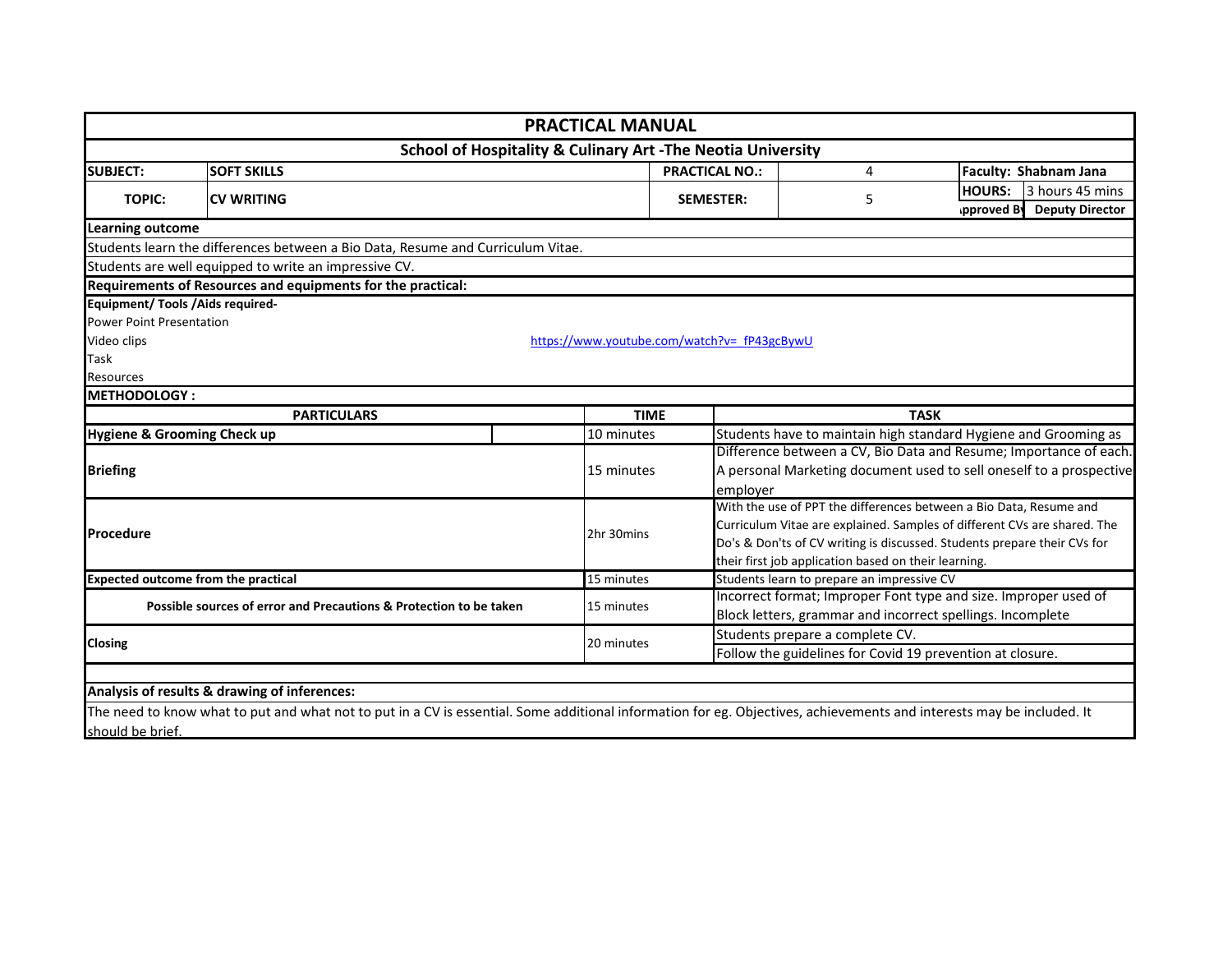|                                          |                                                                                    | <b>PRACTICAL MANUAL</b> |                       |                                                                                                                                                                                                                                                      |                                                           |                                                                                                                               |  |  |  |  |
|------------------------------------------|------------------------------------------------------------------------------------|-------------------------|-----------------------|------------------------------------------------------------------------------------------------------------------------------------------------------------------------------------------------------------------------------------------------------|-----------------------------------------------------------|-------------------------------------------------------------------------------------------------------------------------------|--|--|--|--|
|                                          | <b>School of Hospitality &amp; Culinary Art -The Neotia University</b>             |                         |                       |                                                                                                                                                                                                                                                      |                                                           |                                                                                                                               |  |  |  |  |
| <b>SUBJECT:</b>                          | <b>SOFT SKILLS</b>                                                                 |                         | <b>PRACTICAL NO.:</b> |                                                                                                                                                                                                                                                      | 5                                                         | Faculty: Shabnam Jana                                                                                                         |  |  |  |  |
| <b>TOPIC:</b>                            | Digital Media: E-Mail Handling, Internet and Social Media Etiquette                |                         | <b>SEMESTER:</b>      |                                                                                                                                                                                                                                                      | 5                                                         | <b>HOURS:</b><br>3 hours 45 mins<br>pproved By<br><b>Deputy Director</b>                                                      |  |  |  |  |
| <b>Learning outcome</b>                  |                                                                                    |                         |                       |                                                                                                                                                                                                                                                      |                                                           |                                                                                                                               |  |  |  |  |
|                                          | Students are able to use the digital media correctly                               |                         |                       |                                                                                                                                                                                                                                                      |                                                           |                                                                                                                               |  |  |  |  |
|                                          | Students are well equipped to write emails correctly and use internet successfully |                         |                       |                                                                                                                                                                                                                                                      |                                                           |                                                                                                                               |  |  |  |  |
|                                          | Requirements of Resources and equipments for the practical:                        |                         |                       |                                                                                                                                                                                                                                                      |                                                           |                                                                                                                               |  |  |  |  |
| <b>Equipment/ Tools / Aids required-</b> |                                                                                    |                         |                       |                                                                                                                                                                                                                                                      |                                                           |                                                                                                                               |  |  |  |  |
| <b>Power Point Presentation</b>          |                                                                                    |                         |                       |                                                                                                                                                                                                                                                      |                                                           |                                                                                                                               |  |  |  |  |
| Video clips                              |                                                                                    |                         |                       |                                                                                                                                                                                                                                                      |                                                           |                                                                                                                               |  |  |  |  |
| Task                                     |                                                                                    |                         |                       |                                                                                                                                                                                                                                                      |                                                           |                                                                                                                               |  |  |  |  |
| Resources                                |                                                                                    |                         |                       |                                                                                                                                                                                                                                                      |                                                           |                                                                                                                               |  |  |  |  |
| <b>METHODOLOGY:</b>                      |                                                                                    |                         |                       |                                                                                                                                                                                                                                                      |                                                           |                                                                                                                               |  |  |  |  |
|                                          | <b>PARTICULARS</b>                                                                 |                         | <b>TIME</b>           |                                                                                                                                                                                                                                                      | <b>TASK</b>                                               |                                                                                                                               |  |  |  |  |
| <b>Hygiene &amp; Grooming Check up</b>   |                                                                                    | 10 minutes              |                       | Students have to maintain high standard Hygiene and Grooming as                                                                                                                                                                                      |                                                           |                                                                                                                               |  |  |  |  |
| <b>Briefing</b>                          |                                                                                    | 15 minutes              |                       | Students are briefed about writing skills and trends. Using the<br>internet and email. Writing on Social Medial, Digital Media                                                                                                                       |                                                           |                                                                                                                               |  |  |  |  |
| Procedure                                |                                                                                    | 2hr 30mins              |                       | Using various sample posts, power point presentation students are<br>explained the use of internet. The email writing, etiquettes to be followed<br>on business email writing, social media posts. Using Social media for<br>promotional activities. |                                                           |                                                                                                                               |  |  |  |  |
|                                          | <b>Expected outcome from the practical</b>                                         | 15 minutes              |                       |                                                                                                                                                                                                                                                      |                                                           | Students should be confident to use and write on any digital media                                                            |  |  |  |  |
|                                          | Possible sources of error and Precautions & Protection to be taken                 | 15 minutes              |                       |                                                                                                                                                                                                                                                      |                                                           | Students having faulty grammar and spelling errors; using<br>abbreviations; Proper guidance to improve grammar, spellings and |  |  |  |  |
|                                          |                                                                                    |                         |                       |                                                                                                                                                                                                                                                      |                                                           |                                                                                                                               |  |  |  |  |
| Closing                                  | 20 minutes                                                                         |                         |                       |                                                                                                                                                                                                                                                      | Follow the guidelines for Covid 19 prevention at closure. |                                                                                                                               |  |  |  |  |
|                                          |                                                                                    |                         |                       |                                                                                                                                                                                                                                                      |                                                           |                                                                                                                               |  |  |  |  |
|                                          | Analysis of results & drawing of inferences:                                       |                         |                       |                                                                                                                                                                                                                                                      |                                                           |                                                                                                                               |  |  |  |  |
|                                          | With proper guidance and practice students improve on their writing skills.        |                         |                       |                                                                                                                                                                                                                                                      |                                                           |                                                                                                                               |  |  |  |  |
|                                          |                                                                                    |                         |                       |                                                                                                                                                                                                                                                      |                                                           |                                                                                                                               |  |  |  |  |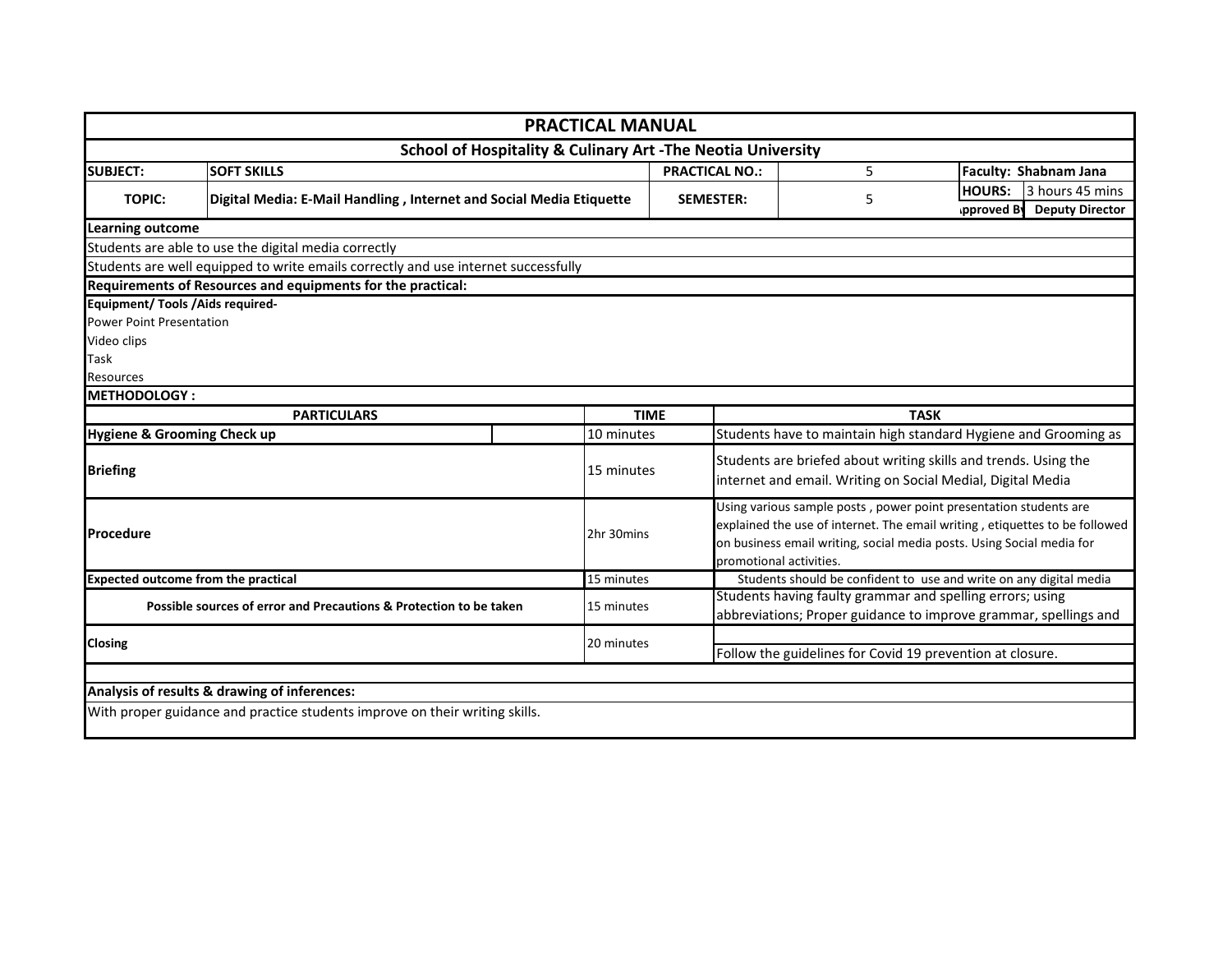|                                                                                                                 |                                                                                                                                                  | <b>PRACTICAL MANUAL</b> |                  |                                                                                                                                                                                                                                                                                                   |   |                                                                                                                                       |  |  |  |
|-----------------------------------------------------------------------------------------------------------------|--------------------------------------------------------------------------------------------------------------------------------------------------|-------------------------|------------------|---------------------------------------------------------------------------------------------------------------------------------------------------------------------------------------------------------------------------------------------------------------------------------------------------|---|---------------------------------------------------------------------------------------------------------------------------------------|--|--|--|
|                                                                                                                 | <b>School of Hospitality &amp; Culinary Art -The Neotia University</b>                                                                           |                         |                  |                                                                                                                                                                                                                                                                                                   |   |                                                                                                                                       |  |  |  |
| <b>SUBJECT:</b>                                                                                                 | <b>SOFT SKILLS</b>                                                                                                                               |                         |                  | <b>PRACTICAL NO.:</b>                                                                                                                                                                                                                                                                             | 6 | Faculty: Shabnam Jana                                                                                                                 |  |  |  |
| <b>TOPIC:</b>                                                                                                   | Promotional Posts for Social Media: Importance; Present Trend                                                                                    |                         | <b>SEMESTER:</b> |                                                                                                                                                                                                                                                                                                   | 5 | 3 hours 45 mins<br><b>HOURS:</b><br><b>Deputy Director</b><br>pproved By                                                              |  |  |  |
| <b>Learning outcome</b>                                                                                         |                                                                                                                                                  |                         |                  |                                                                                                                                                                                                                                                                                                   |   |                                                                                                                                       |  |  |  |
|                                                                                                                 | Students learn the different ways and purposes of using the social media                                                                         |                         |                  |                                                                                                                                                                                                                                                                                                   |   |                                                                                                                                       |  |  |  |
|                                                                                                                 | Students are able to use the social media in more productive and positive way and not getting addicted to it.                                    |                         |                  |                                                                                                                                                                                                                                                                                                   |   |                                                                                                                                       |  |  |  |
|                                                                                                                 | Requirements of Resources and equipments for the practical:                                                                                      |                         |                  |                                                                                                                                                                                                                                                                                                   |   |                                                                                                                                       |  |  |  |
| <b>Equipment/ Tools / Aids required-</b><br><b>Power Point Presentation</b><br>Video clips<br>Task<br>Resources | https://www.youtube.com/watch?v=97c9UEt7ttY; https://www.youtube.com/watch?v=bM0jokkzxtE; https://www.youtube.com/watch?v=exA5j7XvgU4;           |                         |                  |                                                                                                                                                                                                                                                                                                   |   |                                                                                                                                       |  |  |  |
| <b>METHODOLOGY:</b>                                                                                             |                                                                                                                                                  |                         |                  |                                                                                                                                                                                                                                                                                                   |   |                                                                                                                                       |  |  |  |
|                                                                                                                 | <b>PARTICULARS</b>                                                                                                                               | <b>TIME</b>             |                  | <b>TASK</b>                                                                                                                                                                                                                                                                                       |   |                                                                                                                                       |  |  |  |
| Hygiene & Grooming Check up                                                                                     |                                                                                                                                                  | 10 minutes              |                  | Students have to maintain high standard Hygiene and Grooming as                                                                                                                                                                                                                                   |   |                                                                                                                                       |  |  |  |
| <b>Briefing</b>                                                                                                 |                                                                                                                                                  | 15 minutes              |                  | uses and Present Trends                                                                                                                                                                                                                                                                           |   | Difference between the various social media platforms and their                                                                       |  |  |  |
| <b>Procedure</b>                                                                                                |                                                                                                                                                  | 2hr 30mins              |                  | With the help of a PPT explaining Social media, its importance in present<br>days, Responsible use of Social media, The Do's & Don'ts of Social media<br>discussed. Students prepare posts based on their learning. The present<br>trend in Social media and using it for promotional activities. |   |                                                                                                                                       |  |  |  |
| <b>Expected outcome from the practical</b>                                                                      |                                                                                                                                                  | 15 minutes              |                  |                                                                                                                                                                                                                                                                                                   |   | Students learn to use social media responsibly and create attractive posts.                                                           |  |  |  |
|                                                                                                                 | Possible sources of error and Precautions & Protection to be taken                                                                               | 15 minutes              |                  |                                                                                                                                                                                                                                                                                                   |   | Incorrect content; Improper Design, Font type and size. Improper<br>use of information or misleading information. Once explained, the |  |  |  |
| <b>Closing</b><br>20 minutes                                                                                    |                                                                                                                                                  |                         |                  |                                                                                                                                                                                                                                                                                                   |   | Students prepare a promotional post and a professional profile.<br>Follow the guidelines for Covid 19 prevention at closure.          |  |  |  |
|                                                                                                                 |                                                                                                                                                  |                         |                  |                                                                                                                                                                                                                                                                                                   |   |                                                                                                                                       |  |  |  |
|                                                                                                                 | Analysis of results & drawing of inferences:                                                                                                     |                         |                  |                                                                                                                                                                                                                                                                                                   |   |                                                                                                                                       |  |  |  |
|                                                                                                                 | The need to know what to post and what not to post is essential. Some additional information on marketing trends on social media will be helpful |                         |                  |                                                                                                                                                                                                                                                                                                   |   |                                                                                                                                       |  |  |  |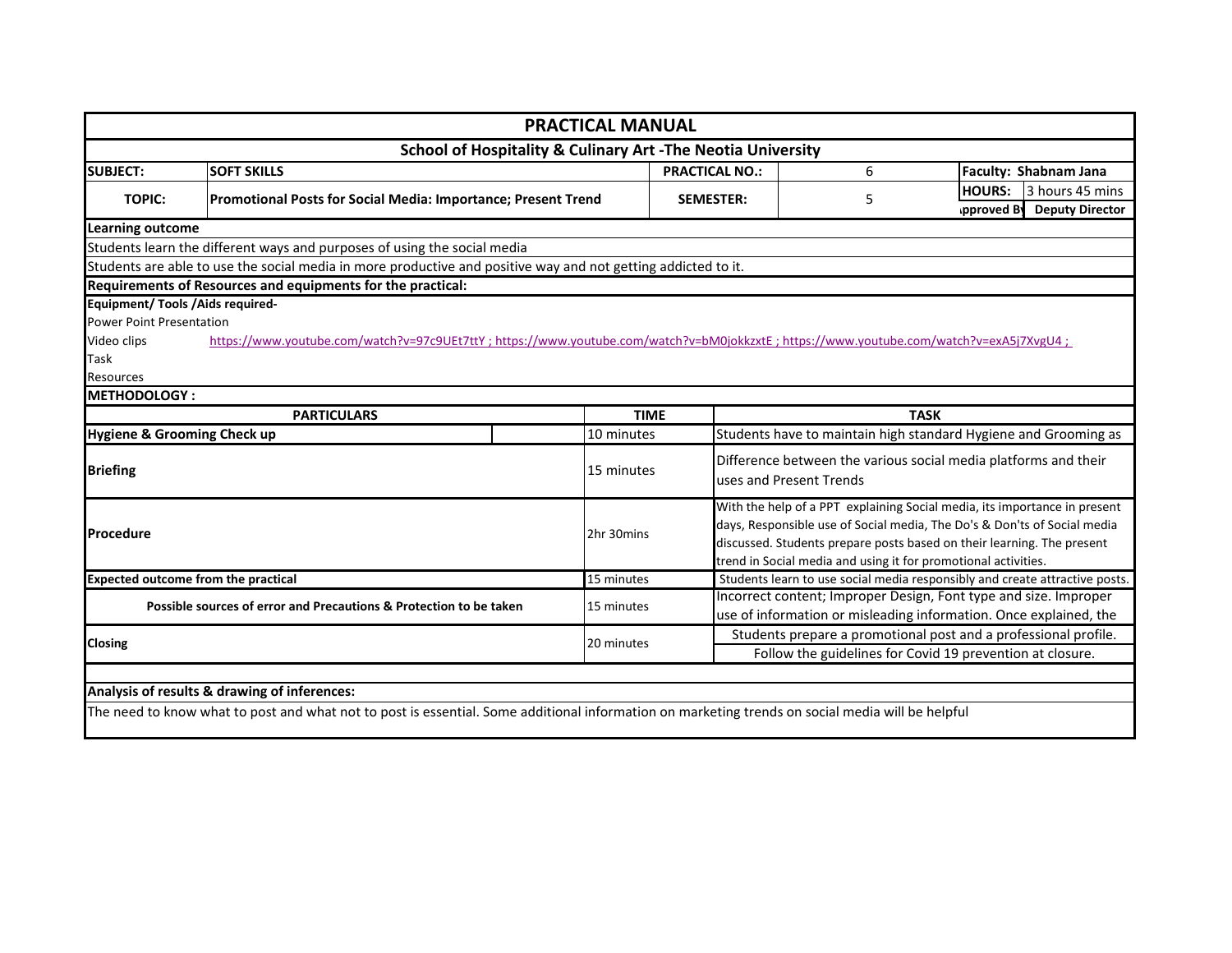| <b>PRACTICAL MANUAL</b>                  |                                                                                                                                            |             |                       |                                                                                               |                                                                 |  |  |  |  |  |
|------------------------------------------|--------------------------------------------------------------------------------------------------------------------------------------------|-------------|-----------------------|-----------------------------------------------------------------------------------------------|-----------------------------------------------------------------|--|--|--|--|--|
|                                          | <b>School of Hospitality &amp; Culinary Art -The Neotia University</b>                                                                     |             |                       |                                                                                               |                                                                 |  |  |  |  |  |
| <b>COMMUNICATION</b><br><b>SUBJECT:</b>  |                                                                                                                                            |             | <b>PRACTICAL NO.:</b> | $\overline{7}$                                                                                | Faculty: Shabnam Jana                                           |  |  |  |  |  |
| <b>TOPIC:</b>                            |                                                                                                                                            |             | <b>SEMESTER:</b>      | 5                                                                                             | <b>HOURS:</b><br>3 hours 45 mins                                |  |  |  |  |  |
|                                          | <b>Making a presentation</b>                                                                                                               |             |                       |                                                                                               | pproved By:                                                     |  |  |  |  |  |
| Learning outcome                         |                                                                                                                                            |             |                       |                                                                                               |                                                                 |  |  |  |  |  |
|                                          | Students learn how to make a ppt.                                                                                                          |             |                       |                                                                                               |                                                                 |  |  |  |  |  |
|                                          | Students are well equipped to make an professional presentation.                                                                           |             |                       |                                                                                               |                                                                 |  |  |  |  |  |
|                                          | Requirements of Resources and equipments for the practical:                                                                                |             |                       |                                                                                               |                                                                 |  |  |  |  |  |
| <b>Equipment/ Tools / Aids required-</b> |                                                                                                                                            |             |                       |                                                                                               |                                                                 |  |  |  |  |  |
| <b>Power Point Presentation</b>          |                                                                                                                                            |             |                       |                                                                                               |                                                                 |  |  |  |  |  |
| Video clips                              | https://www.youtube.com/watch?v=bE42HTMObtA;https://www.youtube.com/watch?v=Vn_bR1AlV-s;https://www.youtube.com/watch?v=fACEzzmXelY&t=911s |             |                       |                                                                                               |                                                                 |  |  |  |  |  |
| Task                                     |                                                                                                                                            |             |                       |                                                                                               |                                                                 |  |  |  |  |  |
| Resources:                               |                                                                                                                                            |             |                       |                                                                                               |                                                                 |  |  |  |  |  |
| <b>METHODOLOGY:</b>                      |                                                                                                                                            |             |                       |                                                                                               |                                                                 |  |  |  |  |  |
|                                          | <b>PARTICULARS</b>                                                                                                                         | <b>TIME</b> |                       |                                                                                               | <b>TASK</b>                                                     |  |  |  |  |  |
| <b>Hygiene &amp; Grooming Check up</b>   |                                                                                                                                            | 10 minutes  |                       | Students have to maintain high standard Hygiene and Grooming as                               |                                                                 |  |  |  |  |  |
| <b>Briefing</b>                          |                                                                                                                                            | 15 minutes  |                       | Brief the students about the topic,                                                           |                                                                 |  |  |  |  |  |
| <b>Procedure</b>                         |                                                                                                                                            | 2hr 30mins  |                       | With the use of PPT students are taught how to make the ppt, its basics.<br>dos and dont etc. |                                                                 |  |  |  |  |  |
|                                          | <b>Expected outcome from the practical</b>                                                                                                 | 15 minutes  |                       |                                                                                               | Students learn to prepare an impressive presentation.           |  |  |  |  |  |
|                                          | Possible sources of error and Precautions & Protection to be taken                                                                         | 15 minutes  |                       |                                                                                               | Incorrect format; Improper Font type and size. Improper used of |  |  |  |  |  |
|                                          |                                                                                                                                            |             |                       | Block letters, grammar and incorrect spellings. Incomplete                                    |                                                                 |  |  |  |  |  |
| Closing                                  |                                                                                                                                            | 20 minutes  |                       | Students prepare a ppt given on the topics.                                                   |                                                                 |  |  |  |  |  |
|                                          |                                                                                                                                            |             |                       | Follow the guidelines for Covid 19 prevention at closure.                                     |                                                                 |  |  |  |  |  |
|                                          |                                                                                                                                            |             |                       |                                                                                               |                                                                 |  |  |  |  |  |
|                                          | Analysis of results & drawing of inferences:                                                                                               |             |                       |                                                                                               |                                                                 |  |  |  |  |  |
|                                          | The need to know what to put and what not to put in a ppt is essential.                                                                    |             |                       |                                                                                               |                                                                 |  |  |  |  |  |
|                                          |                                                                                                                                            |             |                       |                                                                                               |                                                                 |  |  |  |  |  |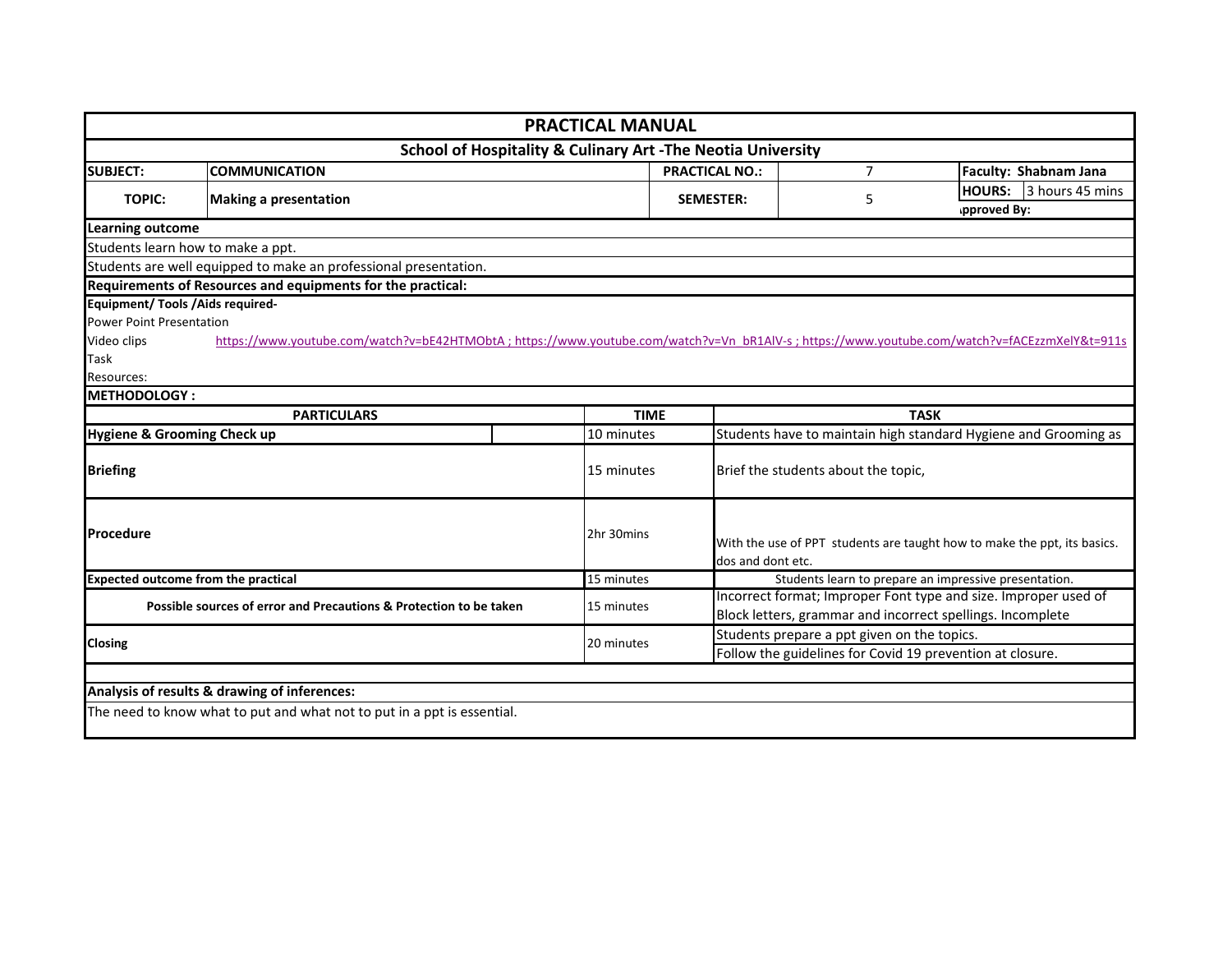|                                |                                                                                                                             | <b>PRACTICAL MANUAL</b> |                                                                                                                                          |                                   |                                                                     |  |  |  |
|--------------------------------|-----------------------------------------------------------------------------------------------------------------------------|-------------------------|------------------------------------------------------------------------------------------------------------------------------------------|-----------------------------------|---------------------------------------------------------------------|--|--|--|
| <b>SUBJECT:</b>                | <b>SOFT SKILLS</b>                                                                                                          |                         | <b>MANUAL NO:</b>                                                                                                                        | 8                                 | <b>Faculty: Shabnam Jana</b>                                        |  |  |  |
| <b>TOPIC:</b>                  | Interpersonal relations: Transactions; Different Ego States; Strokes &                                                      |                         | <b>SEMESTER:</b>                                                                                                                         |                                   | <b>HOURS:</b><br>3 hours 45 mins                                    |  |  |  |
|                                | <b>Life Positions</b>                                                                                                       |                         |                                                                                                                                          | 5                                 | pproved By<br><b>Deputy Director</b>                                |  |  |  |
| <b>LEARNING OUTCOME</b>        |                                                                                                                             |                         |                                                                                                                                          |                                   |                                                                     |  |  |  |
|                                | The Students demonstrate their understanding of Interpersonal relations and Ego states through activities                   |                         |                                                                                                                                          |                                   |                                                                     |  |  |  |
|                                | They clearly explain the significance of Interpersonal Skills in Hospitality industry                                       |                         |                                                                                                                                          |                                   |                                                                     |  |  |  |
|                                |                                                                                                                             |                         |                                                                                                                                          |                                   |                                                                     |  |  |  |
|                                | RESOURCES: Projector, Screen & laptop etc.                                                                                  |                         |                                                                                                                                          |                                   |                                                                     |  |  |  |
|                                | REFERENCES: How to Win Friends and Influence People - Dale Carnegie;                                                        |                         |                                                                                                                                          |                                   | ou can win - Shiv Khera; 7 habits of Highly                         |  |  |  |
|                                | Video Clips: https://www.youtube.com/watch?v=Ib09GqWP5rY; https://www.youtube.com/watch?v=nKNyFSLJy6o                       |                         |                                                                                                                                          |                                   |                                                                     |  |  |  |
|                                |                                                                                                                             |                         |                                                                                                                                          |                                   |                                                                     |  |  |  |
| <b>METHODOLOGY:</b>            |                                                                                                                             |                         |                                                                                                                                          |                                   |                                                                     |  |  |  |
|                                | <b>PARTICULARS</b>                                                                                                          | <b>TIME</b>             |                                                                                                                                          | <b>TASK</b>                       |                                                                     |  |  |  |
| Hygiene & Grooming Check up    |                                                                                                                             | 15 minutes              |                                                                                                                                          |                                   | Students have to maintain high standard Hygiene and Grooming as     |  |  |  |
|                                |                                                                                                                             |                         |                                                                                                                                          |                                   |                                                                     |  |  |  |
|                                |                                                                                                                             |                         | Students are briefed about Interpersonal Relations and Skills                                                                            |                                   |                                                                     |  |  |  |
| <b>Briefing</b>                |                                                                                                                             | 30 minutes              | Students are briefed about Analysing different Ego States                                                                                |                                   |                                                                     |  |  |  |
|                                |                                                                                                                             |                         | Students are briefed about Transactions, Strokes and Life Positions                                                                      |                                   |                                                                     |  |  |  |
|                                |                                                                                                                             |                         | Interpersonal Skills explained                                                                                                           |                                   |                                                                     |  |  |  |
| <b>Practical Demonstration</b> |                                                                                                                             | 2hr 30 minutes          |                                                                                                                                          | Different Ego States are Analyzed |                                                                     |  |  |  |
|                                |                                                                                                                             |                         | Transactions; Strokes & Life positions explained through various<br>Students asked questions at the end of the session. They participate |                                   |                                                                     |  |  |  |
| Check learning outcome         |                                                                                                                             | 20 minutes              |                                                                                                                                          |                                   |                                                                     |  |  |  |
|                                |                                                                                                                             |                         | in activities to understand better.                                                                                                      |                                   |                                                                     |  |  |  |
| Closing                        |                                                                                                                             | 10 minutes              | Closing as per SOP                                                                                                                       |                                   |                                                                     |  |  |  |
|                                |                                                                                                                             |                         |                                                                                                                                          |                                   |                                                                     |  |  |  |
|                                | <b>POSSIBLE SOURCES OF ERRORS &amp; RECTIFICATION:</b>                                                                      |                         |                                                                                                                                          |                                   |                                                                     |  |  |  |
|                                | <b>POSSIBLE ERRORS</b>                                                                                                      |                         |                                                                                                                                          | <b>RECTIFICATION</b>              |                                                                     |  |  |  |
|                                | Ego states not understood; Strokes not clear                                                                                |                         |                                                                                                                                          |                                   | A well planned interactive session supported by relevant videos and |  |  |  |
|                                | Analysis of results & drawing of inferences:                                                                                |                         |                                                                                                                                          |                                   |                                                                     |  |  |  |
|                                | The class is made interactive by various interesting actiities and relevant videos which help the students to learn better. |                         |                                                                                                                                          |                                   |                                                                     |  |  |  |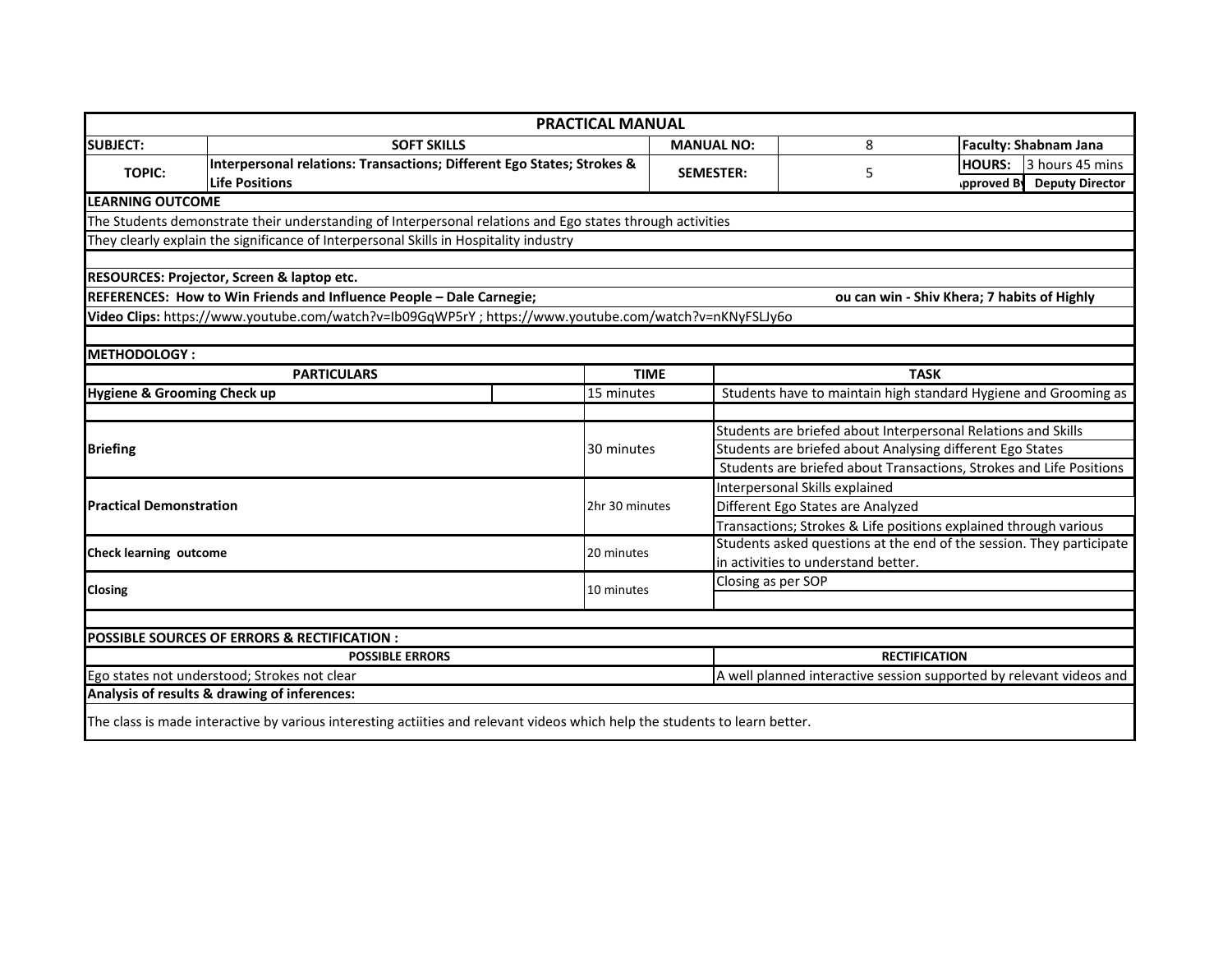|                                        |                                                                                                                                     | <b>PRACTICAL MANUAL</b> |  |                                                                                                                                          |                                                                 |                              |                 |  |
|----------------------------------------|-------------------------------------------------------------------------------------------------------------------------------------|-------------------------|--|------------------------------------------------------------------------------------------------------------------------------------------|-----------------------------------------------------------------|------------------------------|-----------------|--|
| <b>SUBJECT:</b>                        | <b>SOFT SKILLS</b>                                                                                                                  |                         |  | <b>MANUAL NO:</b>                                                                                                                        | 9                                                               | <b>Faculty: Shabnam Jana</b> |                 |  |
| <b>TOPIC:</b>                          | Leadership                                                                                                                          |                         |  | <b>SEMESTER:</b>                                                                                                                         | 5                                                               | <b>HOURS:</b>                | 3 hours 45 mins |  |
|                                        |                                                                                                                                     |                         |  |                                                                                                                                          |                                                                 | spproved By:                 |                 |  |
| <b>LEARNING OUTCOME</b>                |                                                                                                                                     |                         |  |                                                                                                                                          |                                                                 |                              |                 |  |
|                                        | The Students demonstrate Leadership skills through activities                                                                       |                         |  |                                                                                                                                          |                                                                 |                              |                 |  |
|                                        |                                                                                                                                     |                         |  |                                                                                                                                          |                                                                 |                              |                 |  |
|                                        | RESOURCES: Projector, Screen & laptop etc.                                                                                          |                         |  |                                                                                                                                          |                                                                 |                              |                 |  |
|                                        | REFERENCES: How to Win Friends and Influence People - Dale Carnegie;                                                                |                         |  |                                                                                                                                          | You can win - Shiv Khera; 7 habits of Highly                    |                              |                 |  |
|                                        | / Video Clips: https://www.youtube.com/watch?v=DwwBZn5duk8 ; https://www.youtube.com/watch?v=nKdNrtcusNI                            |                         |  |                                                                                                                                          |                                                                 |                              |                 |  |
|                                        |                                                                                                                                     |                         |  |                                                                                                                                          |                                                                 |                              |                 |  |
| <b>METHODOLOGY:</b>                    |                                                                                                                                     |                         |  |                                                                                                                                          |                                                                 |                              |                 |  |
|                                        | <b>PARTICULARS</b>                                                                                                                  | <b>TIME</b>             |  | <b>TASK</b>                                                                                                                              |                                                                 |                              |                 |  |
| <b>Hygiene &amp; Grooming Check up</b> |                                                                                                                                     | 15 minutes              |  |                                                                                                                                          | Students have to maintain high standard Hygiene and Grooming as |                              |                 |  |
|                                        |                                                                                                                                     |                         |  |                                                                                                                                          |                                                                 |                              |                 |  |
|                                        |                                                                                                                                     |                         |  | Students are briefed about Leadership Skills                                                                                             |                                                                 |                              |                 |  |
| <b>Briefing</b>                        |                                                                                                                                     | 30 minutes              |  |                                                                                                                                          | Students are briefed about Role of a Leader                     |                              |                 |  |
|                                        |                                                                                                                                     |                         |  |                                                                                                                                          |                                                                 |                              |                 |  |
|                                        |                                                                                                                                     |                         |  | Leadership Skills explained                                                                                                              |                                                                 |                              |                 |  |
| <b>Practical Demonstration</b>         |                                                                                                                                     | 2hr 30 minutes          |  | How to develop the Leadership Skills discussed                                                                                           |                                                                 |                              |                 |  |
|                                        |                                                                                                                                     |                         |  | Various activities and games played to understand Role of a leader<br>Students asked questions at the end of the session. They are asked |                                                                 |                              |                 |  |
| Check learning outcome                 |                                                                                                                                     | 20 minutes              |  |                                                                                                                                          |                                                                 |                              |                 |  |
|                                        |                                                                                                                                     |                         |  | to identify Leadership Skills and Work on a project as a team<br>Closing as per SOP                                                      |                                                                 |                              |                 |  |
| Closing                                |                                                                                                                                     | 10 minutes              |  |                                                                                                                                          |                                                                 |                              |                 |  |
|                                        |                                                                                                                                     |                         |  |                                                                                                                                          |                                                                 |                              |                 |  |
|                                        | <b>POSSIBLE SOURCES OF ERRORS &amp; RECTIFICATION:</b>                                                                              |                         |  |                                                                                                                                          |                                                                 |                              |                 |  |
|                                        | <b>POSSIBLE ERRORS</b>                                                                                                              |                         |  |                                                                                                                                          | <b>RECTIFICATION</b>                                            |                              |                 |  |
|                                        | The Leadership skills remains unclear; Group dynamics not understood                                                                |                         |  |                                                                                                                                          | A well planned interactive session supported by relevant videos |                              |                 |  |
|                                        | Analysis of results & drawing of inferences:                                                                                        |                         |  |                                                                                                                                          |                                                                 |                              |                 |  |
|                                        |                                                                                                                                     |                         |  |                                                                                                                                          |                                                                 |                              |                 |  |
|                                        | The class is made interactive by showing various interesting and relevant videos and games which help the students to learn better. |                         |  |                                                                                                                                          |                                                                 |                              |                 |  |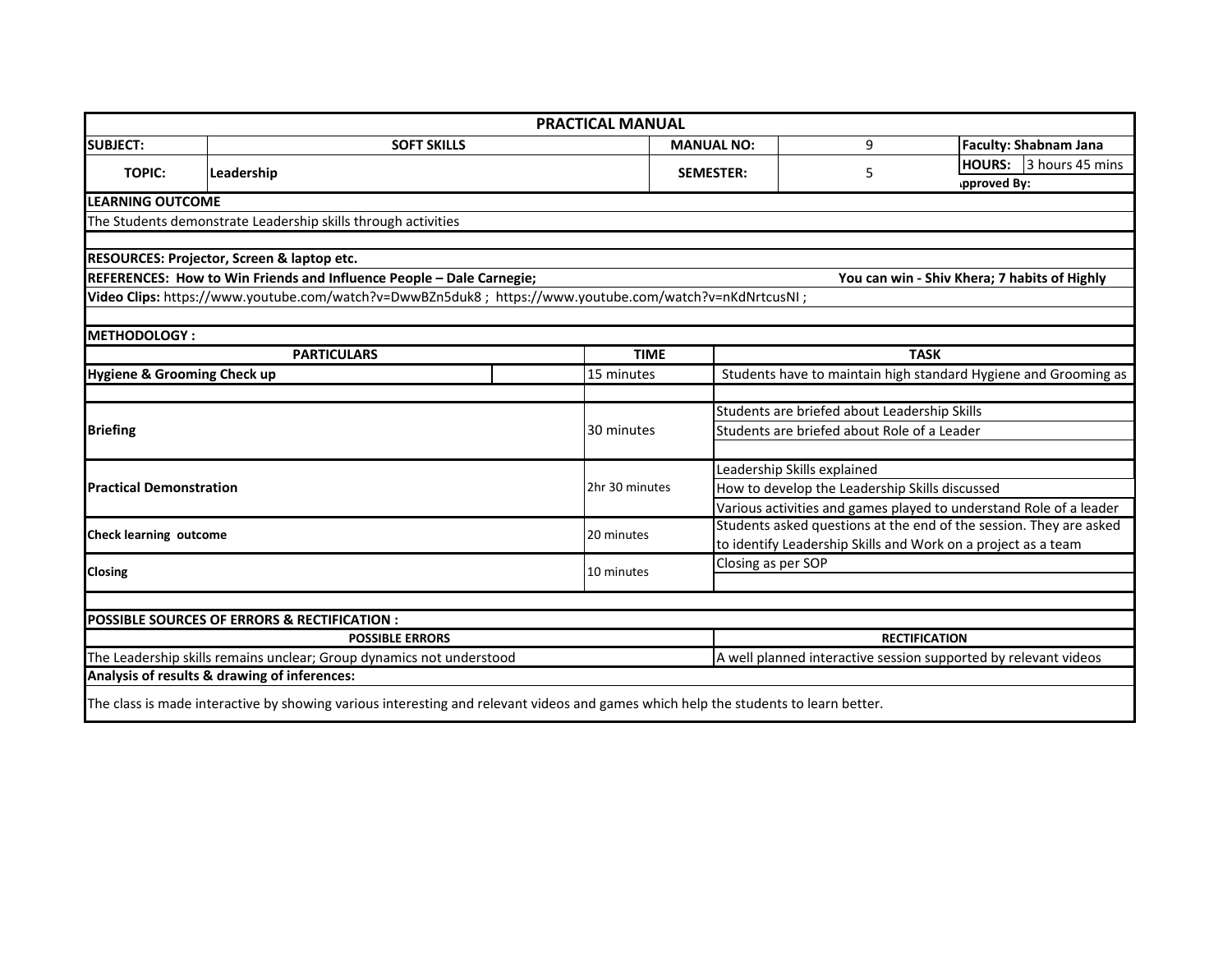|                                                                                                                      |                                                                                                                                     |  | <b>PRACTICAL MANUAL</b> |                  |                                                                                         |                                                |               |                              |
|----------------------------------------------------------------------------------------------------------------------|-------------------------------------------------------------------------------------------------------------------------------------|--|-------------------------|------------------|-----------------------------------------------------------------------------------------|------------------------------------------------|---------------|------------------------------|
| <b>SUBJECT:</b>                                                                                                      | <b>SOFT SKILLS</b>                                                                                                                  |  |                         |                  | <b>MANUAL NO:</b>                                                                       | 10                                             |               | <b>Faculty: Shabnam Jana</b> |
| <b>TOPIC:</b>                                                                                                        | Leadership; Team Building                                                                                                           |  |                         | <b>SEMESTER:</b> |                                                                                         | 5                                              | <b>HOURS:</b> | 3 hours 45 mins              |
|                                                                                                                      |                                                                                                                                     |  |                         |                  |                                                                                         |                                                | pproved By:   |                              |
| <b>LEARNING OUTCOME</b>                                                                                              |                                                                                                                                     |  |                         |                  |                                                                                         |                                                |               |                              |
|                                                                                                                      | The Students demonstrate Team Building through activities                                                                           |  |                         |                  |                                                                                         |                                                |               |                              |
|                                                                                                                      | They present a project in a Team demonstrating Team Building attributes                                                             |  |                         |                  |                                                                                         |                                                |               |                              |
|                                                                                                                      | REFERENCES: How to Win Friends and Influence People - Dale Carnegie;                                                                |  |                         |                  |                                                                                         | You can win - Shiv Khera; 7 habits of Highly   |               |                              |
|                                                                                                                      | ; Wideo Clips: https://www.youtube.com/watch?v=DwwBZn5duk8 ; https://www.youtube.com/watch?v=nKdNrtcusNI                            |  |                         |                  |                                                                                         |                                                |               |                              |
|                                                                                                                      |                                                                                                                                     |  |                         |                  |                                                                                         |                                                |               |                              |
| METHODOLOGY:                                                                                                         |                                                                                                                                     |  |                         |                  |                                                                                         |                                                |               |                              |
|                                                                                                                      | <b>PARTICULARS</b>                                                                                                                  |  | <b>TIME</b>             |                  | <b>TASK</b>                                                                             |                                                |               |                              |
| <b>Hygiene &amp; Grooming Check up</b>                                                                               |                                                                                                                                     |  | 15 minutes              |                  | Students have to maintain high standard Hygiene and Grooming as                         |                                                |               |                              |
|                                                                                                                      |                                                                                                                                     |  |                         |                  |                                                                                         |                                                |               |                              |
|                                                                                                                      |                                                                                                                                     |  |                         |                  | Students are briefed about Team                                                         |                                                |               |                              |
| <b>Briefing</b>                                                                                                      |                                                                                                                                     |  | 30 minutes              |                  | Students are briefed about Group Dynamics and Team Building                             |                                                |               |                              |
|                                                                                                                      |                                                                                                                                     |  |                         |                  |                                                                                         |                                                |               |                              |
|                                                                                                                      |                                                                                                                                     |  |                         |                  |                                                                                         | Team Building and Importance of Team explained |               |                              |
| <b>Practical Demonstration</b>                                                                                       |                                                                                                                                     |  | 2hr 30 minutes          |                  |                                                                                         |                                                |               |                              |
|                                                                                                                      |                                                                                                                                     |  |                         |                  | Various activities and games played to understand Group Dynamics                        |                                                |               |                              |
| <b>Check learning outcome</b>                                                                                        |                                                                                                                                     |  | 20 minutes              |                  | Students asked questions at the end of the session. They are asked                      |                                                |               |                              |
|                                                                                                                      |                                                                                                                                     |  |                         |                  | to identify Leadership Skills and Work on a project as a team                           |                                                |               |                              |
| <b>Closing</b>                                                                                                       |                                                                                                                                     |  | 10 minutes              |                  | Closing as per SOP                                                                      |                                                |               |                              |
|                                                                                                                      |                                                                                                                                     |  |                         |                  |                                                                                         |                                                |               |                              |
|                                                                                                                      |                                                                                                                                     |  |                         |                  |                                                                                         |                                                |               |                              |
|                                                                                                                      | <b>POSSIBLE SOURCES OF ERRORS &amp; RECTIFICATION:</b>                                                                              |  |                         |                  |                                                                                         |                                                |               |                              |
| <b>POSSIBLE ERRORS</b>                                                                                               |                                                                                                                                     |  |                         |                  | <b>RECTIFICATION</b><br>A well planned interactive session supported by relevant videos |                                                |               |                              |
| The Leadership skills remains unclear; Group dynamics not understood<br>Analysis of results & drawing of inferences: |                                                                                                                                     |  |                         |                  |                                                                                         |                                                |               |                              |
|                                                                                                                      |                                                                                                                                     |  |                         |                  |                                                                                         |                                                |               |                              |
|                                                                                                                      | The class is made interactive by showing various interesting and relevant videos and games which help the students to learn better. |  |                         |                  |                                                                                         |                                                |               |                              |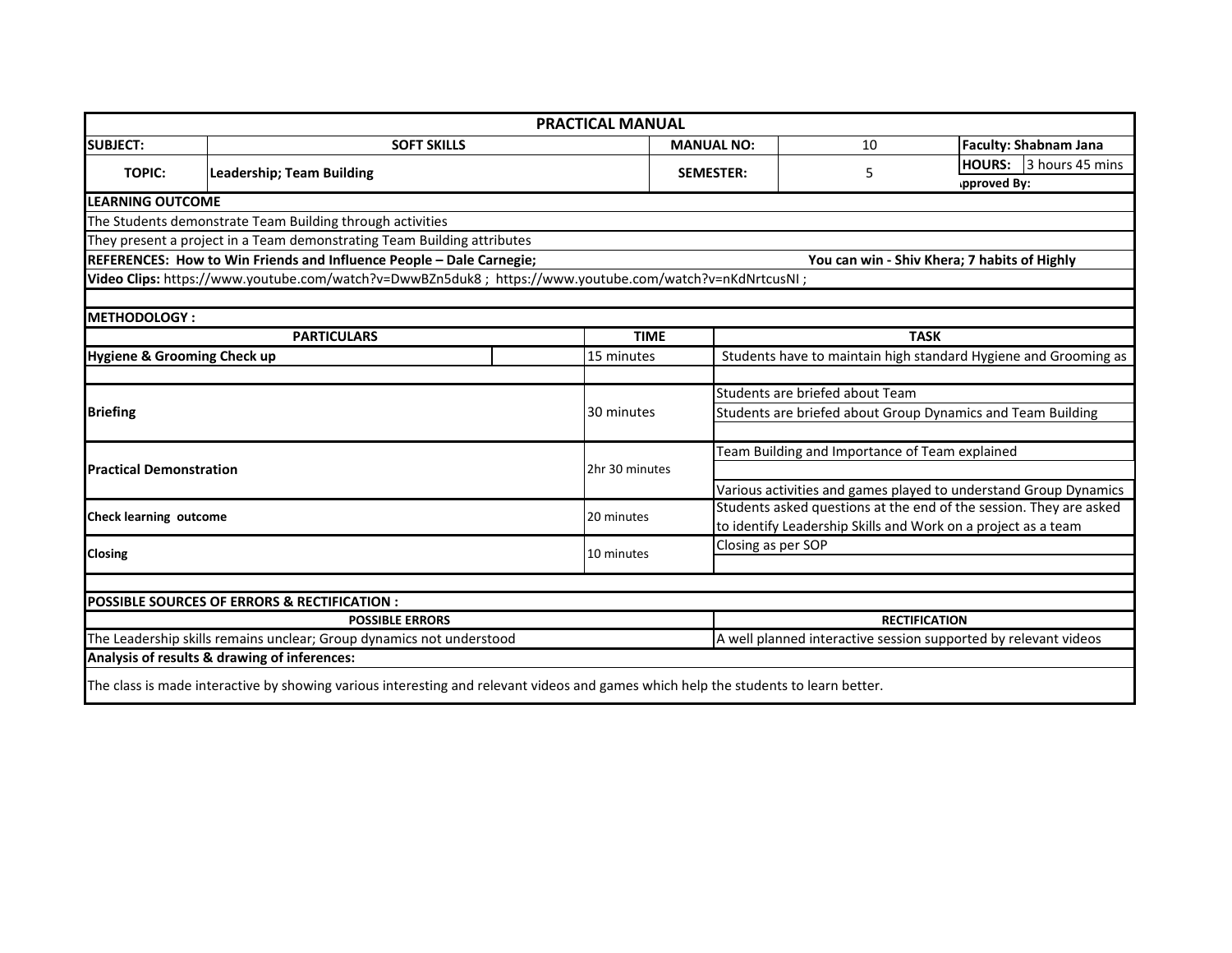| <b>PRACTICAL MANUAL</b>    |                                                                                                                         |                                                                              |                             |                 |              |  |  |
|----------------------------|-------------------------------------------------------------------------------------------------------------------------|------------------------------------------------------------------------------|-----------------------------|-----------------|--------------|--|--|
| Lab Manual                 |                                                                                                                         |                                                                              |                             |                 |              |  |  |
| <b>SUBJECT:</b>            | <b>Accommodation Operation</b>                                                                                          | Manual No.                                                                   | 11                          | <b>TEACHER:</b> | Shabnam Jana |  |  |
|                            | Basic manners and grooming standards required                                                                           |                                                                              |                             |                 |              |  |  |
| <b>TOPIC:</b>              | in Hospitality                                                                                                          | <b>SEMESTER:</b>                                                             | 5<br>Time: 3 hrs 45 minutes |                 |              |  |  |
| <b>Resources required:</b> |                                                                                                                         |                                                                              |                             |                 |              |  |  |
|                            | Projector, Screen, PPT                                                                                                  |                                                                              |                             |                 |              |  |  |
|                            | Video Clips                                                                                                             | https://www.youtube.com/watch?v=EU2IE6zhbvQ;                                 |                             |                 |              |  |  |
| <b>Learning outcome</b>    |                                                                                                                         |                                                                              |                             |                 |              |  |  |
|                            | The students are able to understand the required grooming standards and manners for front office operation and are able |                                                                              |                             |                 |              |  |  |
|                            | to perform it.                                                                                                          |                                                                              |                             |                 |              |  |  |
| Methodology                |                                                                                                                         |                                                                              |                             |                 |              |  |  |
| <b>PARTICULARS</b>         | <b>TIME</b>                                                                                                             |                                                                              | <b>Tasks</b>                |                 |              |  |  |
| Hygiene &                  | 5 mins                                                                                                                  | Before entering the lab check the body temperature of each and every         |                             |                 |              |  |  |
| <b>Grooming Check</b>      | 10 mins                                                                                                                 | Check the grooming of the students such as uniform, haircut, shave, nails,   |                             |                 |              |  |  |
| <b>Briefing</b>            | 60 mins                                                                                                                 | With the help of presentation (pictures and videos) brief the students about |                             |                 |              |  |  |
| Procedure                  | 45 mins                                                                                                                 | With the help of video clips and role plays explain them about some of the   |                             |                 |              |  |  |
|                            | 60 mins                                                                                                                 | Role plays perfomed by students so about the basic manners of front office.  |                             |                 |              |  |  |
| Possible sources of        |                                                                                                                         | Revision of the tasks performed through quiz and asking questions to the     |                             |                 |              |  |  |
| error and                  |                                                                                                                         | students related to it.                                                      |                             |                 |              |  |  |
| precautions                | 25 mins                                                                                                                 |                                                                              |                             |                 |              |  |  |
| requires to be             |                                                                                                                         |                                                                              |                             |                 |              |  |  |
| taken                      |                                                                                                                         |                                                                              |                             |                 |              |  |  |
| <b>Closing</b>             | 15 mins                                                                                                                 | The equipments used during the practical should be santizied and kept at     |                             |                 |              |  |  |
| <b>Analysis of results</b> |                                                                                                                         |                                                                              |                             |                 |              |  |  |
| & drawing of               | Students with proper guidance can be very easily have a well groomed look. This needs to be inculcated right in the     |                                                                              |                             |                 |              |  |  |
| inferences:                | begining                                                                                                                |                                                                              |                             |                 |              |  |  |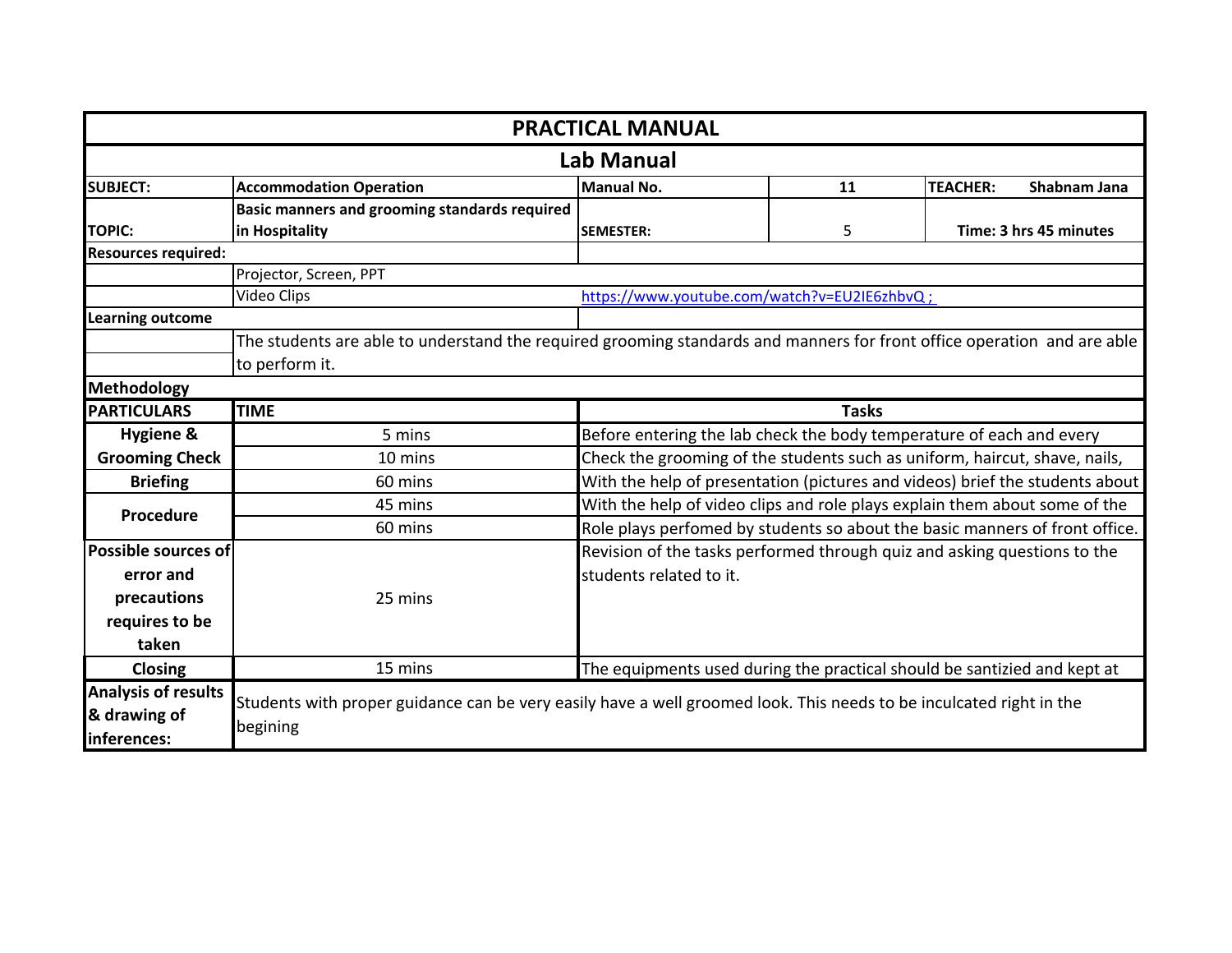|                                                                    |                                                                                                                                       | <b>PRACTICAL MANUAL</b>                                                |                                                           |                                                                                                                                                                 |                                                                                 |  |
|--------------------------------------------------------------------|---------------------------------------------------------------------------------------------------------------------------------------|------------------------------------------------------------------------|-----------------------------------------------------------|-----------------------------------------------------------------------------------------------------------------------------------------------------------------|---------------------------------------------------------------------------------|--|
|                                                                    |                                                                                                                                       | <b>School of Hospitality &amp; Culinary Art -The Neotia University</b> |                                                           |                                                                                                                                                                 |                                                                                 |  |
| <b>SUBJECT:</b>                                                    | <b>SOFT SKILLS</b>                                                                                                                    |                                                                        |                                                           | 12                                                                                                                                                              | <b>Faculty: Shabnam Jana</b>                                                    |  |
| <b>TOPIC:</b>                                                      | <b>Customer Service</b>                                                                                                               |                                                                        |                                                           | 5                                                                                                                                                               | 3 hours 45 mins<br><b>HOURS:</b><br><b>Deputy Director</b><br><b>pproved By</b> |  |
| <b>Learning Outcome</b>                                            |                                                                                                                                       |                                                                        |                                                           |                                                                                                                                                                 |                                                                                 |  |
|                                                                    | Students are able to handle customers and situations correctly                                                                        |                                                                        |                                                           |                                                                                                                                                                 |                                                                                 |  |
|                                                                    | Students handle customers and experience satisfied customers.                                                                         |                                                                        |                                                           |                                                                                                                                                                 |                                                                                 |  |
|                                                                    | Requirements of Resources and equipments for the practical:                                                                           |                                                                        |                                                           |                                                                                                                                                                 |                                                                                 |  |
| <b>Equipment/ Tools / Aids required-</b>                           |                                                                                                                                       |                                                                        |                                                           |                                                                                                                                                                 |                                                                                 |  |
| <b>Power Point Presentation</b>                                    |                                                                                                                                       |                                                                        |                                                           |                                                                                                                                                                 |                                                                                 |  |
| Video clips                                                        | https://www.youtube.com/watch?v=dnpMqQnt8WY; https://www.youtube.com/watch?v=41tmvGBYu0c; https://www.youtube.com/watch?v=a2ytQ2jLFYY |                                                                        |                                                           |                                                                                                                                                                 |                                                                                 |  |
| Role play                                                          |                                                                                                                                       |                                                                        |                                                           |                                                                                                                                                                 |                                                                                 |  |
| Resources:                                                         |                                                                                                                                       |                                                                        |                                                           |                                                                                                                                                                 |                                                                                 |  |
| <b>IMETHODOLOGY:</b>                                               |                                                                                                                                       |                                                                        |                                                           |                                                                                                                                                                 |                                                                                 |  |
|                                                                    | <b>PARTICULARS</b>                                                                                                                    | <b>TIME</b>                                                            |                                                           | <b>TASK</b>                                                                                                                                                     |                                                                                 |  |
| Hygiene & Grooming Check up                                        |                                                                                                                                       | 10 minutes                                                             |                                                           |                                                                                                                                                                 | Students have to maintain high standard Hygiene and Grooming as                 |  |
| <b>Briefing</b>                                                    |                                                                                                                                       | 15 minutes                                                             |                                                           | Briefing the students about Customer Sevice, its importance and the<br>Do's & Don't's                                                                           |                                                                                 |  |
| Procedure                                                          |                                                                                                                                       | 2hr 30mins                                                             |                                                           | Explained Customer Service through PPT<br>Explained the importance of External & Internal Customers<br>Reatining a Customer; Customer Satisfaction using videos |                                                                                 |  |
|                                                                    | <b>Expected outcome from the practical:</b>                                                                                           | 15 minutes                                                             |                                                           |                                                                                                                                                                 | Students are able to understand the concept and importance of Customer          |  |
| Possible sources of error and Precautions & Protection to be taken |                                                                                                                                       | 15 minutes                                                             |                                                           | Considering only external customer; Internal customers also<br>important is unclear; This is explained through examples and                                     |                                                                                 |  |
| Closing                                                            |                                                                                                                                       | 20 minutes                                                             | Follow the guidelines for Covid 19 prevention at closure. |                                                                                                                                                                 |                                                                                 |  |
|                                                                    | Analysis of results & drawing of inferences:                                                                                          |                                                                        |                                                           |                                                                                                                                                                 |                                                                                 |  |

Given some positive feedback the students get encouraged to interact. Once students are allowed to interact with strangers they are driven for better communication with increased confidence. Practice recommended.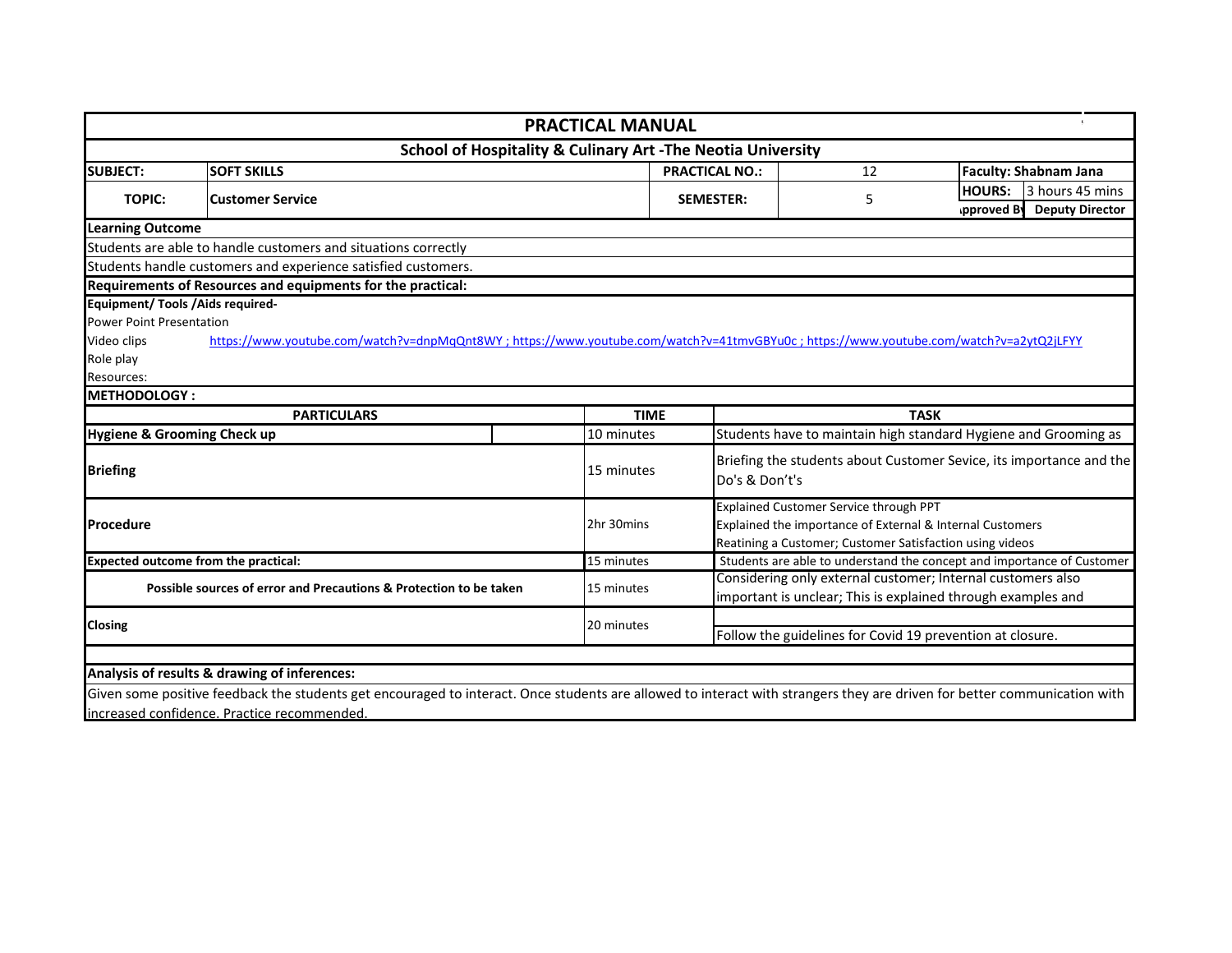|                                                                    |                                                                                                                                     |            | <b>PRACTICAL MANUAL</b>                                                                                                         |                                                           |                                                                                                  |                                                                           |
|--------------------------------------------------------------------|-------------------------------------------------------------------------------------------------------------------------------------|------------|---------------------------------------------------------------------------------------------------------------------------------|-----------------------------------------------------------|--------------------------------------------------------------------------------------------------|---------------------------------------------------------------------------|
|                                                                    |                                                                                                                                     |            | <b>School of Hospitality &amp; Culinary Art -The Neotia University</b>                                                          |                                                           |                                                                                                  |                                                                           |
| <b>SUBJECT:</b>                                                    | <b>SOFT SKILLS</b>                                                                                                                  |            |                                                                                                                                 | <b>PRACTICAL NO.:</b><br>13                               |                                                                                                  | <b>Faculty: Shabnam Jana</b>                                              |
| <b>TOPIC:</b>                                                      | <b>Debate</b>                                                                                                                       |            |                                                                                                                                 | <b>SEMESTER:</b>                                          | 5                                                                                                | <b>HOURS:</b><br>l3 hours 45 mins<br>pproved By<br><b>Deputy Director</b> |
| <b>Learning outcome</b>                                            |                                                                                                                                     |            |                                                                                                                                 |                                                           |                                                                                                  |                                                                           |
|                                                                    | Students participate in debate confidently following all the Do's & Don'ts.                                                         |            |                                                                                                                                 |                                                           |                                                                                                  |                                                                           |
| Regular practise is essential.                                     |                                                                                                                                     |            |                                                                                                                                 |                                                           |                                                                                                  |                                                                           |
|                                                                    | Requirements of Resources and equipments for the practical:                                                                         |            |                                                                                                                                 |                                                           |                                                                                                  |                                                                           |
| <b>Equipment/ Tools / Aids required-</b>                           |                                                                                                                                     |            |                                                                                                                                 |                                                           |                                                                                                  |                                                                           |
| <b>Power Point Presentation</b>                                    |                                                                                                                                     |            |                                                                                                                                 |                                                           |                                                                                                  |                                                                           |
| Video clips                                                        | https://www.youtube.com/watch?v=1zZ4YEuThRw;https://www.youtube.com/watch?v=PvhQ-eNuJ8I;https://www.youtube.com/watch?v=a7U99KApOls |            |                                                                                                                                 |                                                           |                                                                                                  |                                                                           |
| Role play                                                          |                                                                                                                                     |            |                                                                                                                                 |                                                           |                                                                                                  |                                                                           |
| Resources:                                                         |                                                                                                                                     |            |                                                                                                                                 |                                                           |                                                                                                  |                                                                           |
| <b>METHODOLOGY:</b>                                                |                                                                                                                                     |            |                                                                                                                                 |                                                           |                                                                                                  |                                                                           |
|                                                                    | <b>PARTICULARS</b>                                                                                                                  |            | <b>TIME</b>                                                                                                                     |                                                           |                                                                                                  | <b>TASK</b>                                                               |
| Hygiene & Grooming Check up                                        |                                                                                                                                     |            | 10 minutes                                                                                                                      |                                                           |                                                                                                  | Students have to maintain high standard Hygiene and Grooming as           |
| <b>Briefing</b>                                                    |                                                                                                                                     | 15 minutes | Briefing the students about debate, its purpose and the Do's &<br>Don't's                                                       |                                                           |                                                                                                  |                                                                           |
| Procedure                                                          |                                                                                                                                     |            | 2hr 30mins                                                                                                                      |                                                           | students are divided in groups and given a topic.<br>They are made to debate on the given topic. |                                                                           |
| <b>Expected outcome from the practical:</b>                        |                                                                                                                                     |            | 15 minutes                                                                                                                      |                                                           |                                                                                                  | Students learn to speak confidently in an debate, being aware of the Do's |
| Possible sources of error and Precautions & Protection to be taken |                                                                                                                                     | 15 minutes | When the topic is not understood; When one jumps in to speak.<br>The Do's and Don'ts of debate is well explained and understood |                                                           |                                                                                                  |                                                                           |
| <b>Closing</b>                                                     |                                                                                                                                     | 20 minutes |                                                                                                                                 | Follow the guidelines for Covid 19 prevention at closure. |                                                                                                  |                                                                           |
|                                                                    |                                                                                                                                     |            |                                                                                                                                 |                                                           |                                                                                                  |                                                                           |
|                                                                    | Analysis of results & drawing of inferences:                                                                                        |            |                                                                                                                                 |                                                           |                                                                                                  |                                                                           |

Given some positive feedback the students get encouraged to speak. Most of the students coming from Vernacular backgrounds make them shy to communicate in English. The need to increase the vocabulary also has to be driven for better communication with increased confidence. Practice recommended.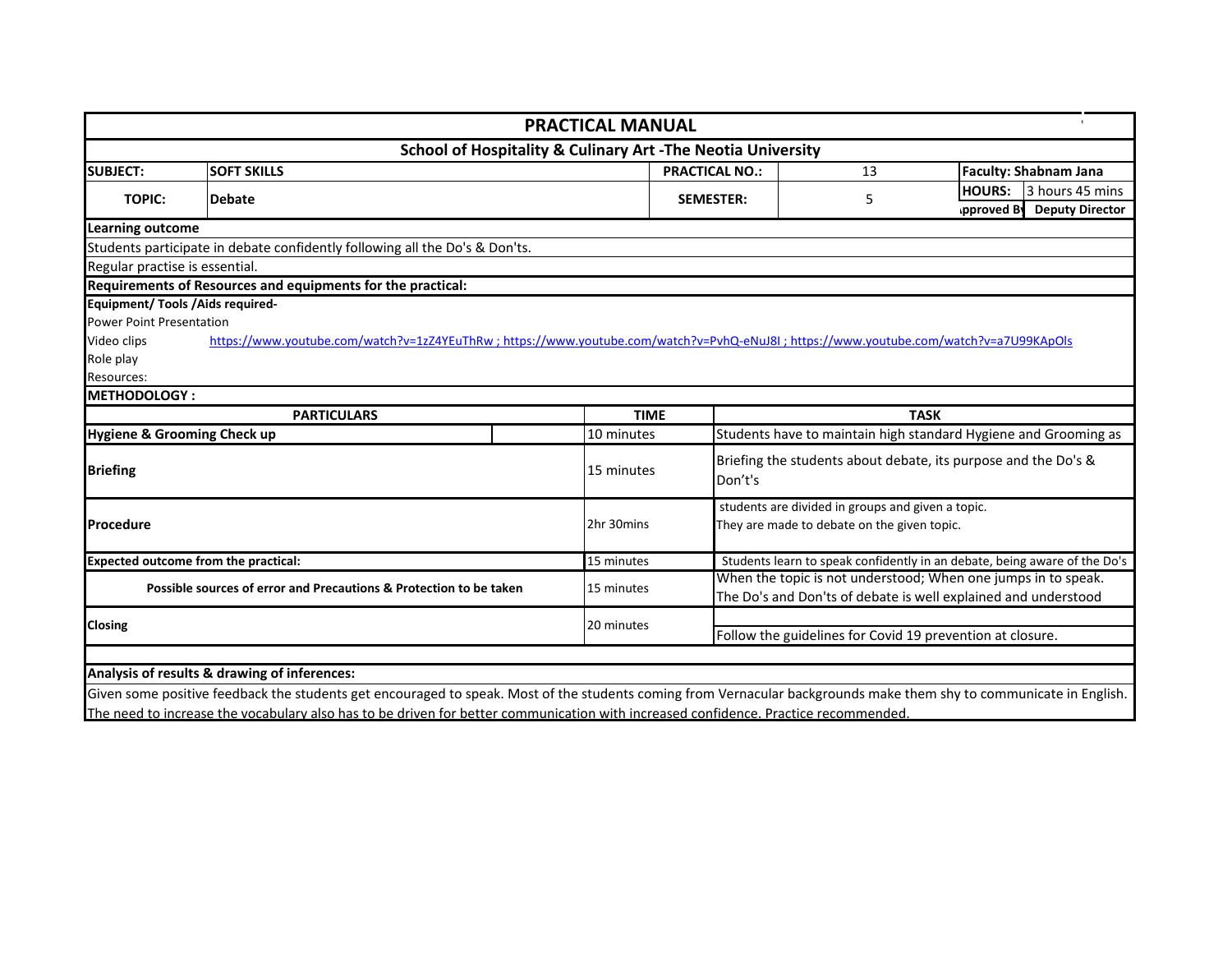|                                                                    |                                                                                | <b>PRACTICAL MANUAL</b>                                                |                                                           |                                                                                                                                                                                                              |                              |                              |
|--------------------------------------------------------------------|--------------------------------------------------------------------------------|------------------------------------------------------------------------|-----------------------------------------------------------|--------------------------------------------------------------------------------------------------------------------------------------------------------------------------------------------------------------|------------------------------|------------------------------|
|                                                                    |                                                                                | <b>School of Hospitality &amp; Culinary Art -The Neotia University</b> |                                                           |                                                                                                                                                                                                              |                              |                              |
| <b>SUBJECT:</b>                                                    | <b>SOFT SKILLS</b><br><b>PRACTICAL NO.:</b>                                    |                                                                        |                                                           | 14                                                                                                                                                                                                           |                              | <b>Faculty: Shabnam Jana</b> |
| <b>TOPIC:</b>                                                      | <b>Extempore</b>                                                               |                                                                        | <b>SEMESTER:</b>                                          | 5                                                                                                                                                                                                            | <b>HOURS:</b><br>pproved By: | 3 hours 45 mins              |
| <b>Learning outcome</b>                                            |                                                                                |                                                                        |                                                           |                                                                                                                                                                                                              |                              |                              |
|                                                                    | Students participate in Extempore confidently following all the Do's & Don'ts. |                                                                        |                                                           |                                                                                                                                                                                                              |                              |                              |
| Regular practise is essential.                                     |                                                                                |                                                                        |                                                           |                                                                                                                                                                                                              |                              |                              |
|                                                                    | Requirements of Resources and equipments for the practical:                    |                                                                        |                                                           |                                                                                                                                                                                                              |                              |                              |
| <b>Equipment/ Tools / Aids required-</b>                           |                                                                                |                                                                        |                                                           |                                                                                                                                                                                                              |                              |                              |
| <b>Power Point Presentation</b>                                    |                                                                                |                                                                        |                                                           |                                                                                                                                                                                                              |                              |                              |
| Video clips                                                        |                                                                                | https://www.youtube.com/watch?v=pojovCe-nkE;                           |                                                           |                                                                                                                                                                                                              |                              |                              |
| Role play                                                          |                                                                                |                                                                        |                                                           |                                                                                                                                                                                                              |                              |                              |
| Resources:                                                         |                                                                                |                                                                        |                                                           |                                                                                                                                                                                                              |                              |                              |
| <b>METHODOLOGY:</b>                                                |                                                                                |                                                                        |                                                           |                                                                                                                                                                                                              |                              |                              |
|                                                                    | <b>PARTICULARS</b>                                                             |                                                                        | <b>TIME</b>                                               |                                                                                                                                                                                                              | <b>TASK</b>                  |                              |
| Hygiene & Grooming Check up                                        |                                                                                | 10 minutes                                                             |                                                           | Students have to maintain high standard Hygiene and Grooming as                                                                                                                                              |                              |                              |
| <b>Briefing</b>                                                    |                                                                                | 15 minutes                                                             |                                                           | Briefing the students about Extempore, its purpose and the Do's &<br>Don't's                                                                                                                                 |                              |                              |
| Procedure                                                          |                                                                                | 2hr 30mins                                                             |                                                           | Each student is given a topic to speak upon.<br>They take part in a role play, where they need to speak for 2 minutes each<br>The topics initially is given to the students based on their area of interest, |                              |                              |
| <b>Expected outcome from the practical:</b>                        |                                                                                | 15 minutes                                                             |                                                           | Students learn to speak confidently in an Extempore, being aware of the                                                                                                                                      |                              |                              |
| Possible sources of error and Precautions & Protection to be taken |                                                                                | 15 minutes                                                             |                                                           | When the topic is not understood; When one jumps in to speak.<br>The Do's and Don'ts of Extempore is well explained and understood                                                                           |                              |                              |
| Closing                                                            |                                                                                | 20 minutes                                                             | Follow the guidelines for Covid 19 prevention at closure. |                                                                                                                                                                                                              |                              |                              |
|                                                                    |                                                                                |                                                                        |                                                           |                                                                                                                                                                                                              |                              |                              |
|                                                                    | Analysis of results & drawing of inferences:                                   |                                                                        |                                                           |                                                                                                                                                                                                              |                              |                              |

Given some positive feedback the students get encouraged to speak. Most of the students coming from Vernacular backgrounds make them shy to communicate in English. The need to increase the vocabulary also has to be driven for better communication with increased confidence. Practice recommended.